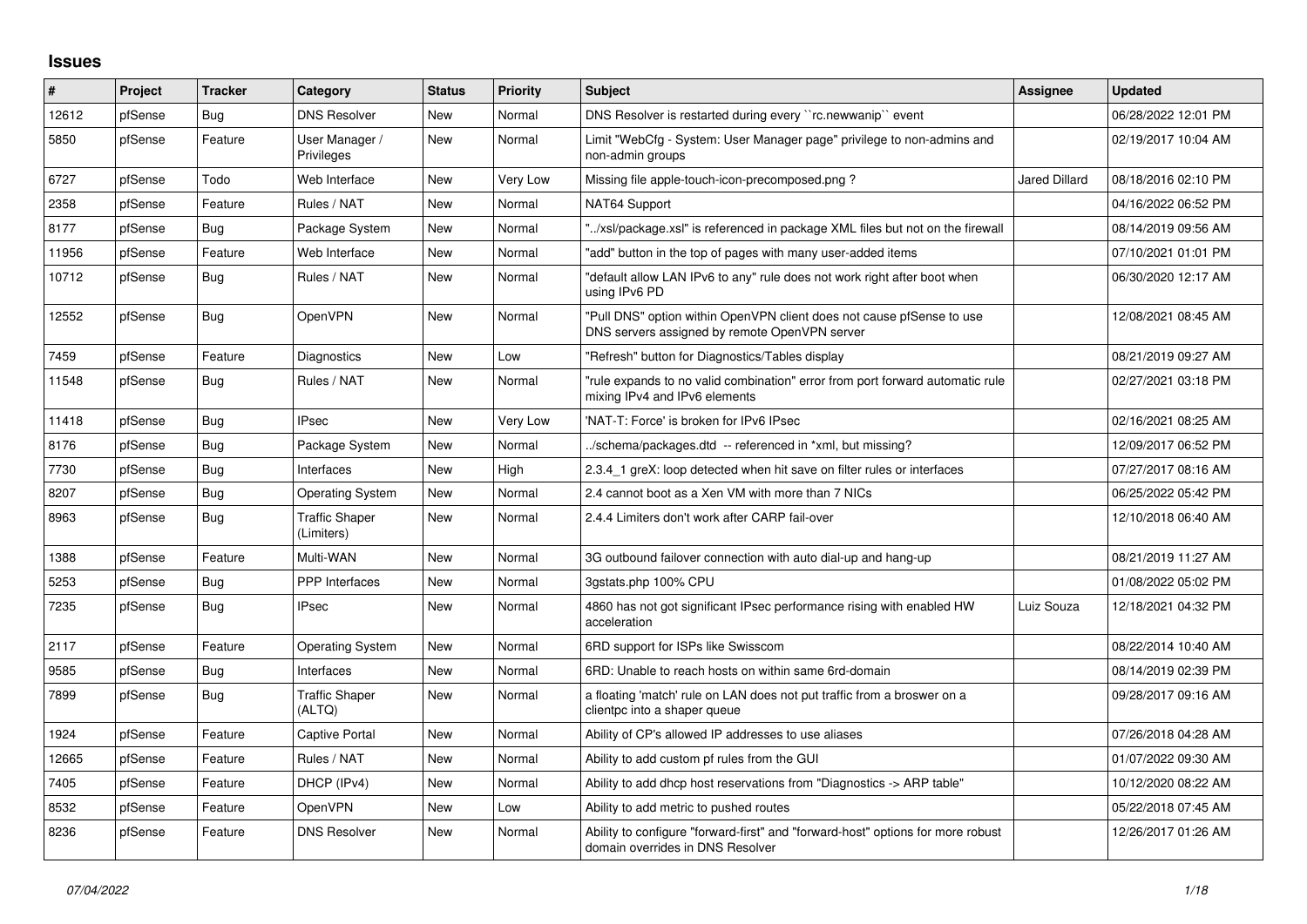| $\vert$ # | Project | <b>Tracker</b> | Category                        | <b>Status</b> | <b>Priority</b> | <b>Subject</b>                                                                               | <b>Assignee</b> | <b>Updated</b>      |
|-----------|---------|----------------|---------------------------------|---------------|-----------------|----------------------------------------------------------------------------------------------|-----------------|---------------------|
| 2218      | pfSense | Feature        | CARP                            | New           | Normal          | Ability to delay CARP master status at boot time                                             |                 | 03/03/2021 11:57 AM |
| 855       | pfSense | Feature        | Multi-WAN                       | New           | Normal          | Ability to selectively kill states on gateways recovery                                      |                 | 03/11/2022 08:30 AM |
| 7495      | pfSense | Feature        | <b>DNS Resolver</b>             | New           | Low             | Ability to set TTL for local for Unbound host overrides and dhcp leases                      |                 | 03/06/2018 09:46 AM |
| 628       | pfSense | Feature        | Web Interface                   | New           | Low             | Ability to specify listen IP address of management services (SSH, web<br>interface)          |                 | 07/09/2021 01:21 PM |
| 3185      | pfSense | Feature        | DHCP (IPv6)                     | New           | Normal          | Accommodate a DHCPv6 failover-like mechanism                                                 |                 | 11/24/2017 10:44 AM |
| 8285      | pfSense | <b>Bug</b>     | Web Interface                   | New           | Normal          | Actions on stale data may result in catastrophic results                                     |                 | 01/16/2018 08:08 PM |
| 96        | pfSense | Feature        | Rules / NAT                     | New           | Normal          | Add "All local networks" to source and destination drop down boxen in<br>firewall rules      |                 | 02/06/2016 04:53 AM |
| 12025     | pfSense | Todo           | Web Interface                   | New           | Very Low        | Add 1:1 Validation to Notify Someone They are 1:1 NAT'ing an Interface<br>Address            |                 | 06/11/2021 10:05 AM |
| 5474      | pfSense | Feature        | Interfaces                      | New           | Normal          | Add 802.1x configuration to wired interfaces.                                                |                 | 03/16/2016 04:32 PM |
| 4776      | pfSense | Feature        | Wireless                        | New           | Normal          | Add 802.1x dynamic vlan support                                                              |                 | 10/02/2020 07:42 AM |
| 7888      | pfSense | Feature        | Package System                  | New           | Normal          | Add a button in package manager GUI to upgrade all packages                                  |                 | 09/28/2017 05:50 AM |
| 7761      | pfSense | Feature        | Rules / NAT                     | New           | Normal          | Add a way to match on IPv6 proto=0 (hop-by-hop header extension)                             |                 | 08/13/2019 03:49 PM |
| 6917      | pfSense | Feature        | Upgrade                         | New           | Normal          | Add ability to choose from what IP/IFACE you search for updates                              |                 | 11/11/2016 09:51 AM |
| 6038      | pfSense | Feature        | Interfaces                      | New           | Normal          | Add ability to configure which interface is chosen for defining hostname IP in<br>/etc/hosts |                 | 07/07/2017 09:56 AM |
| 12190     | pfSense | Feature        | Rules / NAT                     | New           | Normal          | Add ability to reference ipv6 prefix in firewall rules and aliases                           |                 | 08/05/2021 01:47 PM |
| 12551     | pfSense | Feature        | <b>DNS Resolver</b>             | New           | Low             | Add ability to set DNS resolver search domain list                                           |                 | 12/01/2021 11:18 AM |
| 12300     | pfSense | Feature        | Hardware / Drivers              | New           | Normal          | Add Aquantia Atlantic driver to pfsense                                                      |                 | 09/14/2021 06:49 AM |
| 12564     | pfSense | Feature        | Aliases / Tables                | New           | Low             | add column to show that an Alias is in use by or not                                         |                 | 12/04/2021 07:25 PM |
| 6696      | pfSense | <b>Bug</b>     | <b>Traffic Shaper</b><br>(ALTQ) | New           | Low             | Add configure link to Status > Queues error message if traffic shaping not<br>configured     | Jared Dillard   | 08/21/2019 08:55 AM |
| 10962     | pfSense | Feature        | <b>Dynamic DNS</b>              | New           | Normal          | Add Cpanel support for Dynamic DNS Clients                                                   |                 | 12/28/2020 01:56 PM |
| 10395     | pfSense | Feature        | Dashboard                       | New           | Low             | Add Dashboard System Information support for more PC Engines APU<br>boards                   |                 | 02/17/2022 01:02 AM |
| 11369     | pfSense | Feature        | <b>Operating System</b>         | New           | Low             | add Enabling IPv6 Source Address Validation support                                          |                 | 02/04/2021 10:03 AM |
| 3899      | pfSense | Feature        | Web Interface                   | New           | Normal          | Add feature to allow reordering of <package> items in config.xml</package>                   |                 | 09/27/2014 04:40 PM |
| 7720      | pfSense | Feature        | Hardware / Drivers              | New           | Normal          | Add general watchdog kernel modules (like ichwd) and watchdogd support in<br>the GUI.        |                 | 08/19/2019 01:20 PM |
| 8372      | pfSense | Feature        | Logging                         | New           | Normal          | add gui setting to adjust refresh rate for dynamic firewall logs                             |                 | 08/14/2019 10:31 AM |
| 4628      | pfSense | Feature        | Web Interface                   | New           | Normal          | Add GUI to manage loader tunables (e.g. loader.conf.local)                                   |                 | 09/16/2015 04:28 PM |
| 13244     | pfSense | Feature        | Web Interface                   | New           | Normal          | Add help text under Timezone settings in the GUI                                             |                 | 06/03/2022 01:00 PM |
| 6412      | pfSense | Feature        | <b>Operating System</b>         | New           | Normal          | Add includedir directive for /var/etc/xinet.d to xinetd configuration                        |                 | 08/13/2019 01:23 PM |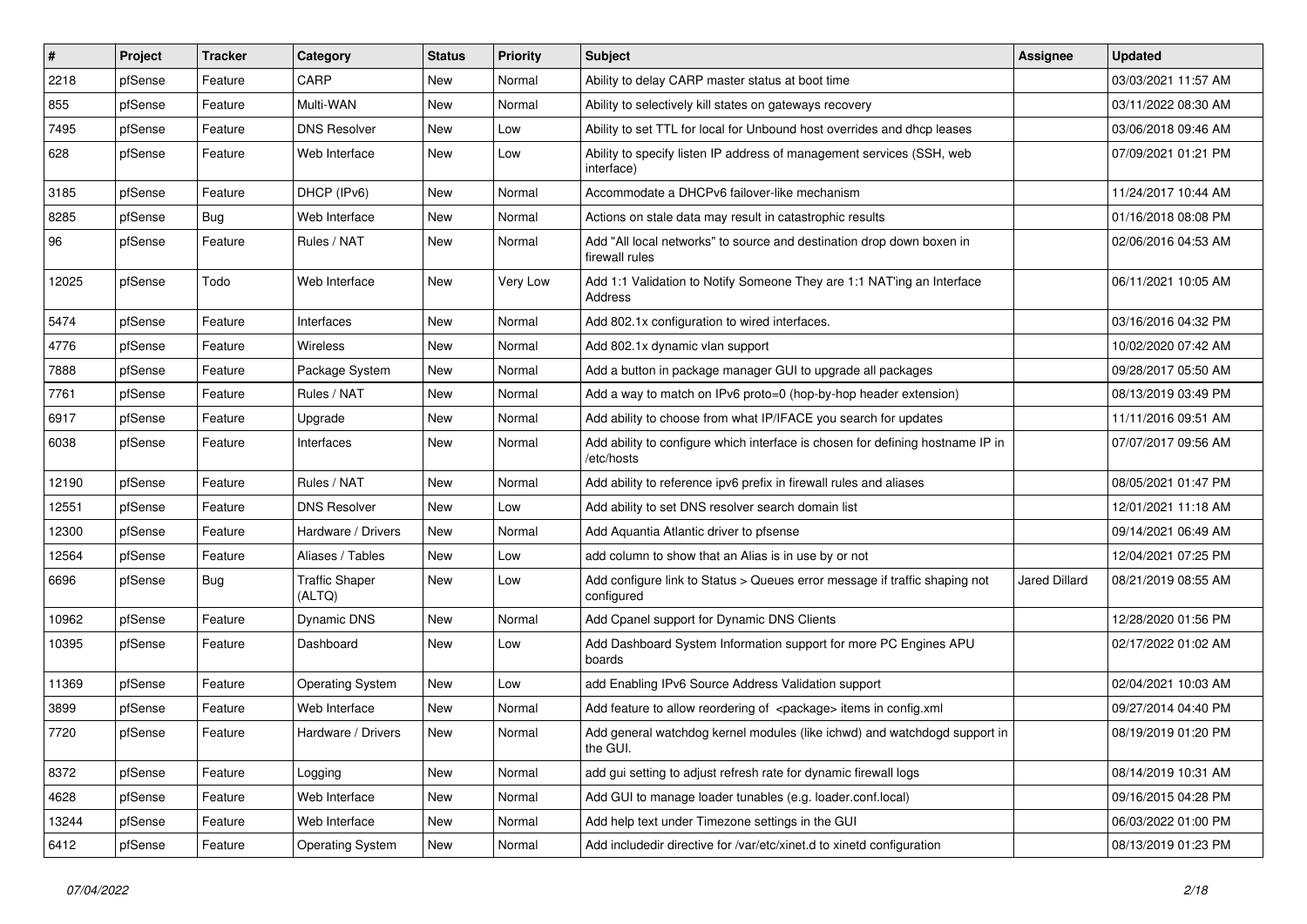| $\vert$ # | Project | <b>Tracker</b> | Category                        | <b>Status</b> | Priority | <b>Subject</b>                                                                            | Assignee   | <b>Updated</b>      |
|-----------|---------|----------------|---------------------------------|---------------|----------|-------------------------------------------------------------------------------------------|------------|---------------------|
| 746       | pfSense | Feature        | Rules / NAT                     | New           | Normal   | Add interface group to source/dest drop downs                                             |            | 07/19/2010 05:10 PM |
| 12459     | pfSense | Todo           | Virtual IP Addresses            | New           | Normal   | Add IP Alias subnet input validation                                                      |            | 10/15/2021 09:35 AM |
| 7626      | pfSense | Feature        | Interfaces                      | New           | Normal   | Add IPoE support for WAN                                                                  |            | 01/01/2022 12:31 AM |
| 12370     | pfSense | Feature        | Rules / NAT                     | New           | Low      | Add limiters to Queue column on firewall rule list                                        |            | 09/14/2021 07:37 AM |
| 5307      | pfSense | Feature        | <b>RRD Graphs</b>               | <b>New</b>    | Low      | Add logarithmic scale option to RRD graphs                                                |            | 10/14/2015 07:37 AM |
| 1136      | pfSense | Feature        | Rules / NAT                     | New           | Normal   | Add logic to automatically avoid route-to for static route networks                       |            | 10/09/2018 05:11 AM |
| 8558      | pfSense | Feature        | Web Interface                   | <b>New</b>    | Normal   | Add more table sorting in various UI pages                                                |            | 08/21/2019 09:14 AM |
| 290       | pfSense | Feature        | Multi-WAN                       | New           | Low      | Add Multi-WAN awareness to UPnP                                                           |            | 01/06/2016 05:24 PM |
| 753       | pfSense | Feature        | OpenVPN                         | <b>New</b>    | Normal   | Add OpenVPN foreign option support                                                        |            | 09/02/2019 10:38 AM |
| 13009     | pfSense | Feature        | <b>OpenVPN</b>                  | New           | Normal   | Add option for multiple remote addresses to OpenVPN Client                                |            | 03/31/2022 12:42 PM |
| 7800      | pfSense | Feature        | Logging                         | New           | Normal   | Add option for state logging                                                              |            | 08/13/2019 03:51 PM |
| 11056     | pfSense | Feature        | Interfaces                      | New           | Normal   | Add option to disable flow-control on interfaces in GUI                                   |            | 11/11/2020 04:41 PM |
| 4098      | pfSense | Feature        | Authentication                  | <b>New</b>    | Normal   | Add option to force a password change on login                                            |            | 08/21/2019 10:31 AM |
| 8330      | pfSense | Feature        | DHCP (IPv4)                     | New           | Normal   | add options for ddns-local-address statements                                             |            | 04/27/2021 12:31 PM |
| 3882      | pfSense | Feature        | Web Interface                   | New           | Normal   | Add OUI database to the base system, remove dependency on nmap                            |            | 03/08/2018 06:44 PM |
| 2771      | pfSense | Feature        | Rules / NAT                     | New           | Normal   | Add packet tracing simulator                                                              |            | 08/13/2019 12:24 PM |
| 10839     | pfSense | Feature        | <b>Traffic Shaper</b><br>(ALTQ) | New           | Normal   | Add popular messengers to the Traffic Shaper Wizard                                       |            | 08/18/2020 10:07 AM |
| 5360      | pfSense | Feature        | UPnP/NAT-PMP                    | New           | Normal   | Add possibility to configure independent "UPnP & NAT-PMP" instances                       |            | 10/31/2015 04:25 AM |
| 6804      | pfSense | Feature        | Diagnostics                     | New           | Very Low | Add row counter into Diagnostics -> Edit File                                             |            | 08/20/2019 03:44 PM |
| 9060      | pfSense | Feature        | Logging                         | New           | Normal   | add rule name filtering field for firewall log viewer                                     |            | 08/14/2019 12:38 PM |
| 4997      | pfSense | Feature        | Rules / NAT                     | New           | Normal   | Add setting option to choose default log action for new firewall rules                    |            | 08/20/2019 03:29 PM |
| 1979      | pfSense | Feature        | Aliases / Tables                | <b>New</b>    | Normal   | Add some default read-only system aliases                                                 | Jim Pingle | 08/21/2019 11:01 AM |
| 9222      | pfSense | Feature        | Authentication                  | New           | Normal   | Add sshguard log when release an IP                                                       |            | 08/14/2019 01:00 PM |
| 13058     | pfSense | Todo           | Rules / NAT                     | <b>New</b>    | Normal   | Add static routes and directly connected networks back to policy route<br>negation rules  |            | 04/13/2022 08:05 AM |
| 5525      | pfSense | Feature        | <b>OpenVPN</b>                  | New           | Normal   | Add static routes for OpenVPN client remote peer addresses when using<br>non-default WANs |            | 11/25/2015 08:44 AM |
| 13296     | pfSense | Feature        | DHCP (IPv6)                     | <b>New</b>    | Normal   | Add support for DHCP6 OPTION PD EXCLUDE (RFC 6603)                                        |            | 06/24/2022 10:10 PM |
| 13260     | pfSense | Feature        | Authentication                  | New           | Normal   | Add support for OpenVPN static-challenge                                                  |            | 06/09/2022 02:04 PM |
| 12139     | pfSense | Feature        | <b>DNS Forwarder</b>            | New           | Normal   | Add support in for specifying a DNSMASQ configuration file                                |            | 07/16/2021 09:45 PM |
| 10223     | pfSense | Feature        | Interfaces                      | New           | Normal   | Add the ability to create additional loopback interfaces                                  |            | 12/15/2020 04:35 PM |
| 12521     | pfSense | Feature        | <b>Operating System</b>         | <b>New</b>    | Very Low | Add the BBR2, QUIC, RACK Congestion Control (CC) protocols                                |            | 11/15/2021 07:40 AM |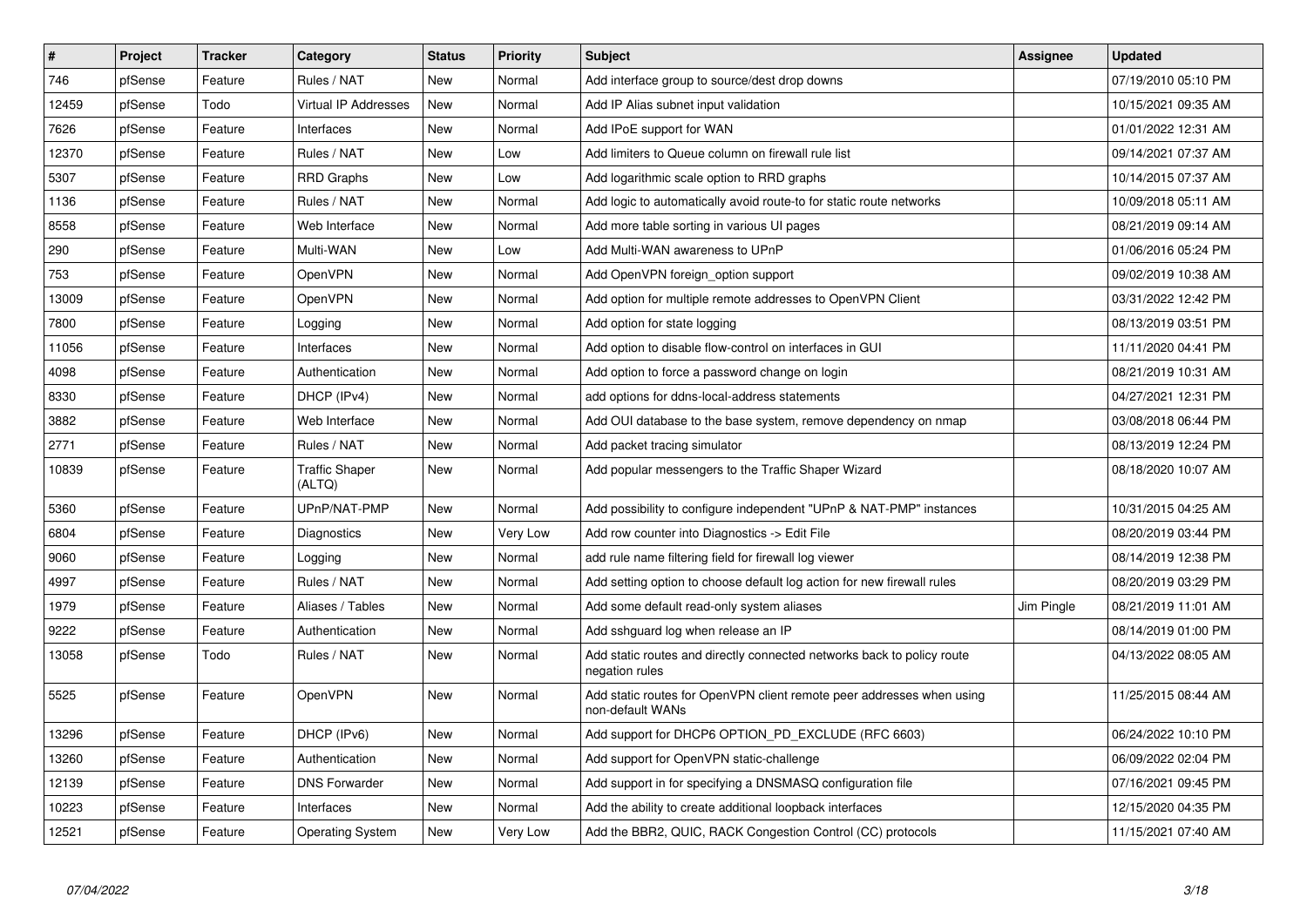| $\sharp$ | Project | <b>Tracker</b> | Category                | <b>Status</b> | <b>Priority</b> | <b>Subject</b>                                                                                                   | Assignee | <b>Updated</b>      |
|----------|---------|----------------|-------------------------|---------------|-----------------|------------------------------------------------------------------------------------------------------------------|----------|---------------------|
| 7922     | pfSense | Feature        | Rules / NAT             | New           | Normal          | Add the option to select the ISP IPv6 Delegated Prefix as a destination in<br>firewall rules                     |          | 10/10/2017 06:36 PM |
| 12676    | pfSense | Feature        | Rules / NAT             | New           | Normal          | Add the Tagged option on the Port Forward rules edit page                                                        |          | 01/11/2022 05:52 AM |
| 4374     | pfSense | Feature        | Notifications           | New           | Low             | Add timestamps to notification e-mails                                                                           |          | 02/05/2015 12:43 AM |
| 10514    | pfSense | Feature        | Web Interface           | New           | Normal          | Add to every page an unparsed Notes field for administrative reference                                           |          | 04/30/2020 06:32 PM |
| 9800     | pfSense | Feature        | Hardware / Drivers      | New           | Normal          | Add toggle for net.isr.dispatch=deferred in GUI                                                                  |          | 09/29/2019 06:18 AM |
| 7181     | pfSense | Feature        | Rules / NAT             | New           | Low             | Add Top and Add Bottom on Seperator                                                                              |          | 08/21/2019 08:55 AM |
| 9591     | pfSense | Feature        | Rules / NAT             | New           | Normal          | Add under firewall rules a search box                                                                            |          | 08/14/2019 02:39 PM |
| 7852     | pfSense | Feature        | <b>DNS Resolver</b>     | New           | Normal          | Add views support to Unbound GUI                                                                                 |          | 09/11/2017 12:26 PM |
| 12905    | pfSense | <b>Bug</b>     | Web Interface           | New           | Normal          | Add VLAN Re-assignment to Import Interface Mismatch Wizard                                                       |          | 03/07/2022 08:05 AM |
| 11280    | pfSense | Todo           | WireGuard               | New           | Normal          | Add WireGuard to ALTQ list                                                                                       |          | 04/27/2021 12:32 PM |
| 4899     | pfSense | Feature        | DHCP (IPv4)             | New           | Normal          | Additional BOOTP/DHCP Options should allow a force option                                                        |          | 01/02/2018 02:24 PM |
| 790      | pfSense | Feature        | <b>Operating System</b> | New           | Normal          | Advanced options for dnsclient (resolv.conf)                                                                     |          | 04/21/2022 12:39 PM |
| 9654     | pfSense | Bug            | <b>DNS Resolver</b>     | New           | Normal          | After reboot, the DNS resolver must be restarted before it will advertise the<br>ipv6 DNS address of the router. |          | 11/20/2020 03:12 AM |
| 12708    | pfSense | Bug            | Aliases / Tables        | New           | Normal          | alias with non resolving DNS entry breaks underlying pf table                                                    |          | 02/20/2022 06:13 PM |
| 4195     | pfSense | Feature        | Aliases / Tables        | New           | Low             | Aliases: sections                                                                                                |          | 08/21/2019 11:01 AM |
| 6457     | pfSense | Feature        | Installer               | New           | Normal          | Allow ability to configure AWS EC2 AMI via userdata                                                              |          | 09/21/2020 02:54 PM |
| 946      | pfSense | Feature        | IPsec                   | New           | Normal          | Allow aliases to be used to define IPsec phase 2 networks                                                        |          | 04/21/2022 12:39 PM |
| 4989     | pfSense | Feature        | <b>IPsec</b>            | New           | Normal          | Allow all valid strongswan remote gateway options in gui                                                         |          | 08/20/2015 02:57 PM |
| 3862     | pfSense | Feature        | <b>IGMP Proxy</b>       | New           | Normal          | Allow configuration of IGMP proxy's 'quickleave' parameter from the web<br>interface                             |          | 04/05/2016 03:24 AM |
| 3552     | pfSense | Feature        | PPP Interfaces          | New           | Normal          | Allow configuring link keep-alive value in PPP                                                                   |          | 05/14/2014 10:26 AM |
| 12600    | pfSense | Feature        | Aliases / Tables        | New           | Normal          | allow custom mask for a network alias created from a FQDN                                                        |          | 12/15/2021 10:50 AM |
| 6776     | pfSense | Feature        | Rules / NAT             | New           | Normal          | Allow disabling of "filter rule association" by default                                                          |          | 08/17/2021 10:56 AM |
| 9063     | pfSense | Feature        | <b>Dynamic DNS</b>      | New           | Normal          | Allow dynamic DNS client entry to specify which Check IP service to use                                          |          | 10/24/2018 11:53 AM |
| 3623     | pfSense | Feature        | Package System          | New           | Normal          | Allow each package to choose if it is restarted on interface events                                              |          | 04/26/2014 01:00 PM |
| 5825     | pfSense | Feature        | Authentication          | New           | Normal          | Allow EAP-RADIUS for authentication servers                                                                      |          | 08/21/2019 10:32 AM |
| 4501     | pfSense | Feature        | <b>Notifications</b>    | New           | Normal          | Allow email report to send multiple destination                                                                  |          | 02/06/2016 04:07 AM |
| 5629     | pfSense | Bug            | <b>IPsec</b>            | New           | Normal          | Allow for IPsec configuration using certs without a CA                                                           |          | 12/31/2021 05:21 PM |
| 4165     | pfSense | Feature        | Rules / NAT             | New           | Low             | Allow for security zones when defining interfaces and firewall rules.                                            |          | 02/06/2016 04:35 AM |
| 6796     | pfSense | Feature        | Interfaces              | New           | Normal          | Allow hostnames as GRE and GIF endpoints                                                                         |          | 08/13/2019 02:35 PM |
| 7971     | pfSense | Feature        | Captive Portal          | New           | Normal          | Allow import, export and synchronization of MACs under Captive Portal<br>service                                 |          | 10/19/2017 04:56 AM |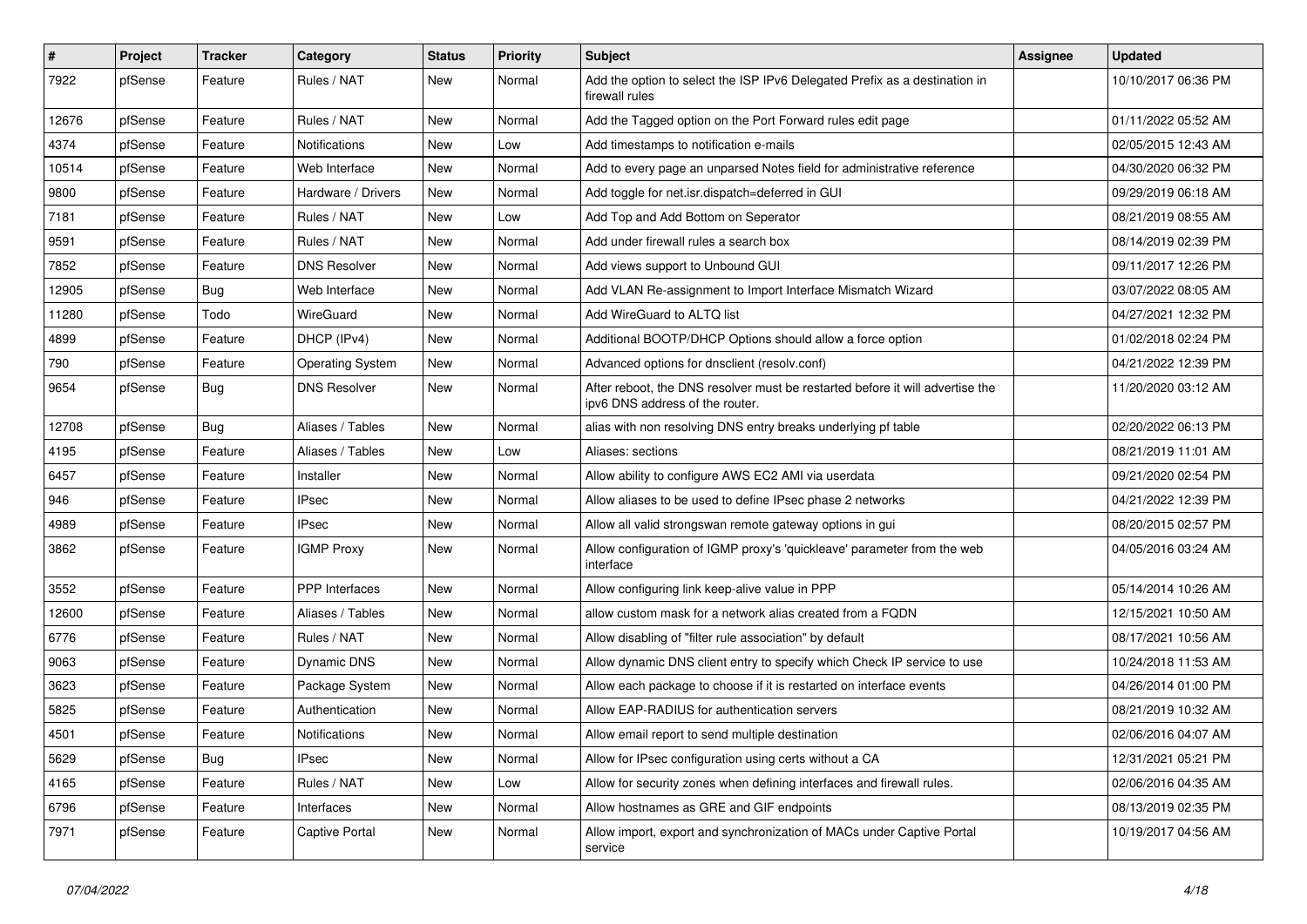| $\vert$ # | Project | <b>Tracker</b> | Category                        | <b>Status</b> | <b>Priority</b> | Subject                                                                                                  | Assignee             | <b>Updated</b>      |
|-----------|---------|----------------|---------------------------------|---------------|-----------------|----------------------------------------------------------------------------------------------------------|----------------------|---------------------|
| 2693      | pfSense | Feature        | Console Menu                    | New           | Normal          | Allow mapping mapping non-physical interfaces via console                                                | Mathieu Simon        | 11/27/2012 03:00 PM |
| 1268      | pfSense | Feature        | Certificates                    | New           | Normal          | Allow mass renewing of certs                                                                             |                      | 11/01/2019 03:17 PM |
| 6956      | pfSense | Feature        | Captive Portal                  | New           | Normal          | Allow more control over concurrent logins                                                                |                      | 11/23/2016 12:01 PM |
| 371       | pfSense | Feature        | Rules / NAT                     | New           | Normal          | Allow moving of bogon and RFC 1918 rules                                                                 |                      | 02/06/2016 04:53 AM |
| 10890     | pfSense | Feature        | Interfaces                      | <b>New</b>    | Normal          | Allow multiple assigned interfaces to track status of a single switch port                               |                      | 09/14/2020 07:20 AM |
| 11438     | pfSense | Feature        | Hardware / Drivers              | New           | Low             | Allow multiple cryptographic accelerator modules to be loaded at the same<br>time                        |                      | 02/18/2021 12:40 PM |
| 13335     | pfSense | Feature        | <b>NAT Reflection</b>           | New           | Normal          | Allow NAT reflection to be limited to specific interfaces                                                |                      | 07/04/2022 02:08 AM |
| 6604      | pfSense | Feature        | <b>NTPD</b>                     | New           | Normal          | Allow NTP server list to be overridden by DHCP/PPP                                                       |                      | 08/13/2019 01:39 PM |
| 7078      | pfSense | Feature        | OpenVPN                         | New           | Low             | Allow reordering of client specific overrides in OpenVPN                                                 |                      | 11/21/2019 02:48 PM |
| 8458      | pfSense | Feature        | Dashboard                       | New           | Low             | Allow reordering of interface widget                                                                     |                      | 08/14/2019 10:52 AM |
| 2479      | pfSense | Feature        | Dashboard                       | New           | Normal          | Allow reordering of the traffic graphs on the dashboard                                                  |                      | 06/08/2012 04:13 PM |
| 1935      | pfSense | Feature        | Rules / NAT                     | New           | Normal          | Allow rule with max-src-conn-* options to make conditional use of "overload"<br><virusprot>"</virusprot> |                      | 10/07/2011 09:31 AM |
| 8178      | pfSense | Feature        | Package System                  | New           | Normal          | Allow setting attributes for form elements in package XML                                                |                      | 12/09/2017 07:48 PM |
| 12077     | pfSense | Feature        | Gateways                        | New           | Normal          | Allow stick-connections per gateway group                                                                |                      | 06/24/2021 08:45 AM |
| 10468     | pfSense | Feature        | Web Interface                   | New           | Normal          | Allow to download log files from WebGUI                                                                  |                      | 04/17/2020 06:17 AM |
| 10258     | pfSense | Feature        | Certificates                    | New           | Very Low        | allow to sign CA                                                                                         |                      | 02/20/2020 04:20 AM |
| 12473     | pfSense | Feature        | <b>IPsec</b>                    | New           | Normal          | Allow user adjustment of IPsec Keep Alive periodic checks                                                |                      | 12/22/2021 05:59 AM |
| 10843     | pfSense | Feature        | Authentication                  | New           | Normal          | Allow user manager settings to specify multiple authentication servers                                   |                      | 01/13/2022 07:22 AM |
| 7216      | pfSense | Feature        | Web Interface                   | <b>New</b>    | Normal          | Allow user to choose date display format                                                                 | <b>Phillip Davis</b> | 02/02/2018 04:20 PM |
| 8483      | pfSense | Feature        | <b>Traffic Shaper</b><br>(ALTQ) | New           | Normal          | Allow user to choose order of Queues status                                                              |                      | 08/21/2019 09:12 AM |
| 11757     | pfSense | Feature        | <b>XMLRPC</b>                   | New           | Normal          | Allow XMLRPC sync to bypass default auth server in favor of local database                               |                      | 03/30/2021 03:18 PM |
| 12903     | pfSense | Feature        | Notifications                   | New           | Normal          | alternative authentication methods for email notifications?                                              |                      | 03/07/2022 07:52 AM |
| 10765     | pfSense | Bug            | Authentication                  | <b>New</b>    | Normal          | Ampersands in Idap_extended_query are escaped twice                                                      |                      | 09/02/2020 07:55 AM |
| 12632     | pfSense | <b>Bug</b>     | Gateways                        | New           | High            | Assigning a /30 WAN IP address at the console does not save the gateway<br>correctly                     |                      | 06/28/2022 12:01 PM |
| 13289     | pfSense | Bug            | Backup / Restore                | <b>New</b>    | Low             | Attempting to restore a 0 byte ``config.xml`` prints an error that the file<br>cannot be read            |                      | 06/28/2022 12:01 PM |
| 7757      | pfSense | Bug            | Backup / Restore                | <b>New</b>    | Normal          | Auto Config Backup fails to upload unless Default Gateway is up                                          |                      | 08/16/2019 12:47 PM |
| 12553     | pfSense | Feature        | Backup / Restore                | New           | Normal          | Auto Config Backup: Allow selecting multiple backups for deletion                                        |                      | 02/22/2022 04:27 AM |
| 7602      | pfSense | Feature        | <b>Operating System</b>         | New           | Normal          | Auto-Create bootable USB for recovery                                                                    |                      | 08/13/2019 09:50 AM |
| 7688      | pfSense | Feature        | Backup / Restore                | New           | Low             | AutoConfigBackup - Info Icon - username only                                                             |                      | 10/22/2017 10:46 AM |
| 9775      | pfSense | Feature        | Backup / Restore                | New           | Normal          | AutoConfigBackup - Rolling per day/hour cap on changes, retention policy                                 |                      | 09/20/2019 09:19 AM |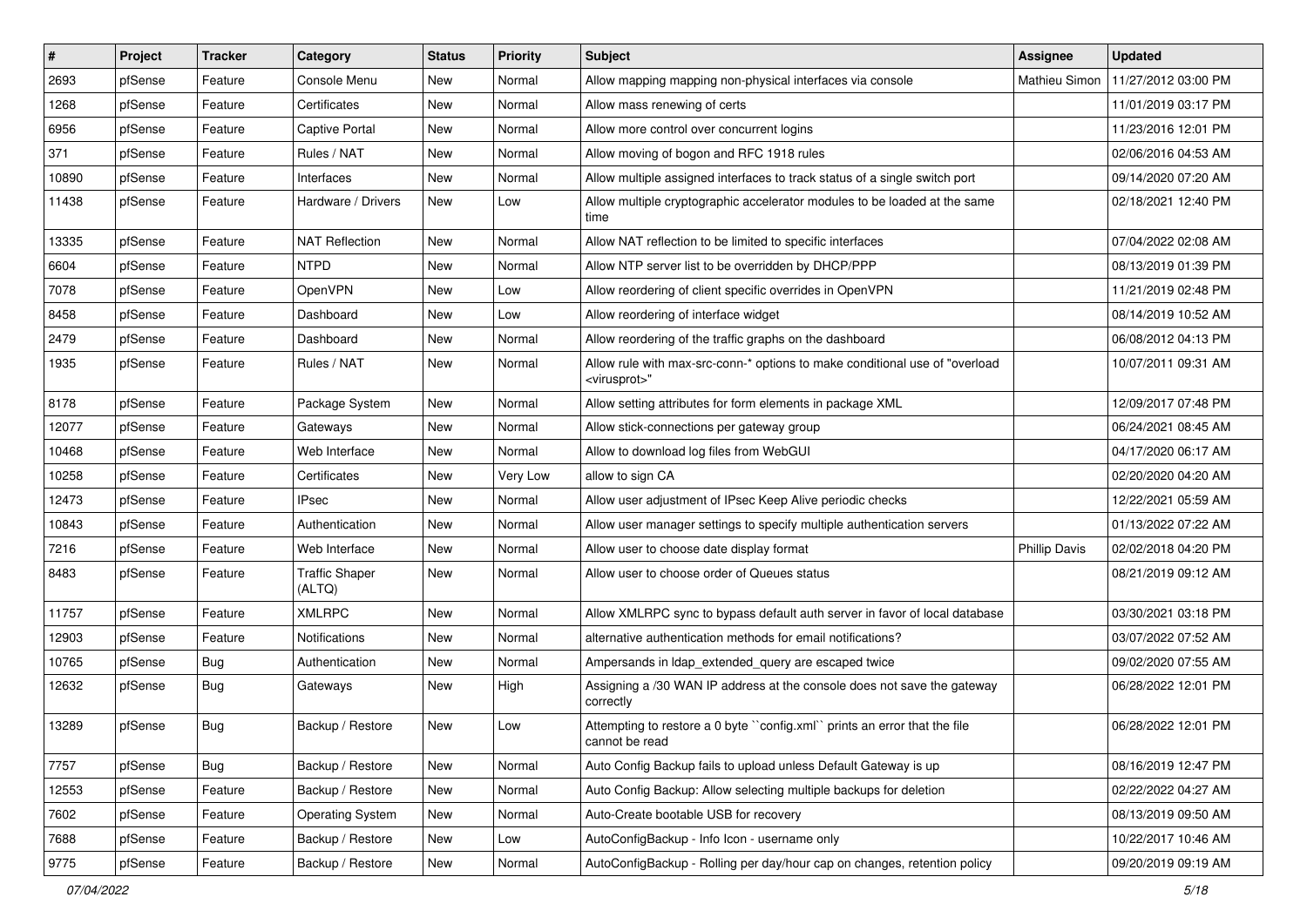| $\vert$ # | Project | <b>Tracker</b> | Category                        | <b>Status</b> | <b>Priority</b> | Subject                                                                                                                 | Assignee               | <b>Updated</b>      |
|-----------|---------|----------------|---------------------------------|---------------|-----------------|-------------------------------------------------------------------------------------------------------------------------|------------------------|---------------------|
| 4681      | pfSense | Feature        | Backup / Restore                | New           | Normal          | AutoConfigBackup make a way to easily download a saved backup                                                           |                        | 08/16/2019 12:46 PM |
| 3053      | pfSense | Feature        | <b>Captive Portal</b>           | New           | Normal          | Automatically add DHCP static addresses to CP passthru-mac                                                              |                        | 06/21/2013 11:54 AM |
| 2443      | pfSense | Feature        | PPP Interfaces                  | New           | Normal          | Automatically start 3G usb interfaces upon plugin                                                                       |                        | 05/20/2012 05:37 PM |
| 11588     | pfSense | Feature        | WireGuard                       | New           | Low             | Automatically suggest next IP address in Wireguard interface subnet when<br>creating a peer                             |                        | 12/22/2021 03:35 AM |
| 5735      | pfSense | Feature        | Aliases / Tables                | New           | Very Low        | Automaticaly add DHCP leases to alias list or make it readable in selected<br>fields                                    |                        | 08/21/2019 11:01 AM |
| 6390      | pfSense | Todo           | Dashboard                       | <b>New</b>    | Low             | Autoscale from Traffic Graph not correct size (big graphs)                                                              |                        | 05/23/2016 01:38 PM |
| 10000     | pfSense | <b>Bug</b>     | <b>Dynamic DNS</b>              | New           | Normal          | Azure Dynamic DNS A and AAAA Records for Apex Zone                                                                      |                        | 03/31/2020 09:03 AM |
| 6608      | pfSense | Feature        | Backup / Restore                | New           | Low             | backup and restore dhcp                                                                                                 |                        | 07/13/2016 04:09 PM |
| 11110     | pfSense | <b>Bug</b>     | Backup / Restore                | New           | Normal          | Backup file should be checked before restoring a specific area                                                          |                        | 12/05/2020 02:50 PM |
| 286       | pfSense | Feature        | Backup / Restore                | New           | Normal          | Backup/restore users individually                                                                                       |                        | 01/09/2021 03:48 PM |
| 12504     | pfSense | Bug            | Interfaces                      | New           | Normal          | BCM57412 NetXtreme-E 10Gb RDMA Ethernet controller issue                                                                |                        | 11/05/2021 04:51 AM |
| 13256     | pfSense | Feature        | DHCP (IPv4)                     | New           | Normal          | Better handling of duplicate IPs in static DHCP assignments                                                             |                        | 06/11/2022 04:51 PM |
| 7182      | pfSense | Feature        | Dashboard                       | New           | Normal          | Break up System Widget on the Dashboard                                                                                 |                        | 08/21/2019 08:59 AM |
| 13225     | pfSense | <b>Bug</b>     | Interfaces                      | <b>New</b>    | Normal          | Bridges with QinQ interfaces not properly set up at boot                                                                | <b>Viktor Gurov</b>    | 06/28/2022 12:01 PM |
| 8324      | pfSense | <b>Bug</b>     | Hardware / Drivers              | New           | Normal          | bxe cards require promisc for OSPF                                                                                      | Luiz Souza             | 05/25/2020 03:19 PM |
| 11925     | pfSense | <b>Bug</b>     | OpenVPN                         | New           | Normal          | Calling-Station-Id always set to WAN IP                                                                                 |                        | 05/14/2021 09:27 AM |
| 4707      | pfSense | Feature        | Rules / NAT                     | New           | Normal          | Can't override block port 0 rules in filter.inc                                                                         |                        | 08/13/2019 12:53 PM |
| 12542     | pfSense | <b>Bug</b>     | Virtual IP Addresses            | New           | Normal          | Cannot assign a same IPv6 Link-Local address to different interfaces                                                    |                        | 11/25/2021 01:41 AM |
| 8263      | pfSense | Bug            | <b>Traffic Shaper</b><br>(ALTQ) | New           | Normal          | Cannot create a nonlinear `Link Share` service curve because of: "the sum<br>of the child bandwidth higher than parent" |                        | 11/05/2020 07:31 AM |
| 8614      | pfSense | Bug            | DHCP (IPv4)                     | New           | Normal          | Cannot remove Additional BOOTP/DHCP Options                                                                             |                        | 08/21/2019 09:15 AM |
| 12737     | pfSense | <b>Bug</b>     | Certificates                    | New           | Normal          | CApath is not defined by default in curl                                                                                |                        | 06/28/2022 12:01 PM |
| 11189     | pfSense | Feature        | <b>Captive Portal</b>           | New           | Normal          | Captive Portal - Tarpit option                                                                                          |                        | 12/23/2020 06:44 PM |
| 9970      | pfSense | Feature        | <b>Captive Portal</b>           | New           | Low             | Captive Portal and SAML2 Integration                                                                                    | Mauro Braggio          | 10/12/2020 07:39 AM |
| 13323     | pfSense | <b>Bug</b>     | <b>Captive Portal</b>           | New           | Normal          | Captive Portal breaks policy based routing for mac address bypassed clients<br>after upgrade to 22.05                   | <b>Kristof Provost</b> | 07/03/2022 07:23 PM |
| 1831      | pfSense | Feature        | <b>Captive Portal</b>           | <b>New</b>    | Normal          | Captive portal IPv6 support                                                                                             | Reid<br>Linnemann      | 06/28/2022 12:01 PM |
| 1675      | pfSense | Bug            | Captive Portal                  | New           | Normal          | Captive portal logout problems with pop-up blockers.                                                                    | Jared Dillard          | 03/28/2016 01:37 PM |
| 2963      | pfSense | Feature        | Captive Portal                  | New           | Normal          | Captive Portal MAC authentication request                                                                               |                        | 08/22/2017 09:09 PM |
| 9627      | pfSense | Feature        | Captive Portal                  | New           | Normal          | Captive Portal only shows authenticated users                                                                           |                        | 08/14/2019 02:48 PM |
| 12357     | pfSense | Bug            | Captive Portal                  | New           | Normal          | Captive Portal popup Logout button loads full login page in popup when<br>clicked                                       |                        | 10/27/2021 12:10 PM |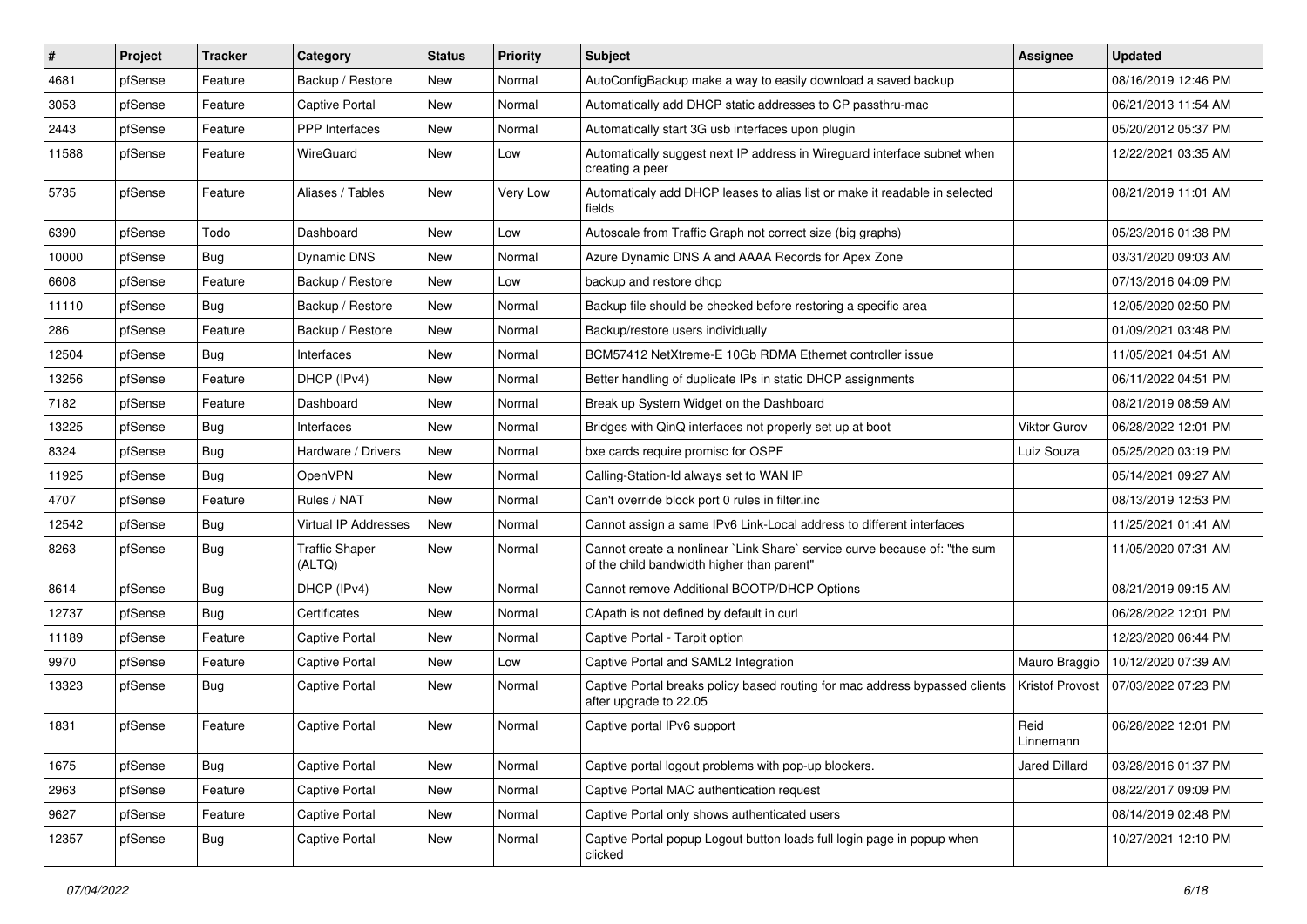| #     | Project | <b>Tracker</b> | Category                     | <b>Status</b> | Priority | <b>Subject</b>                                                                                                  | Assignee      | <b>Updated</b>      |
|-------|---------|----------------|------------------------------|---------------|----------|-----------------------------------------------------------------------------------------------------------------|---------------|---------------------|
| 4724  | pfSense | Feature        | Captive Portal               | New           | Low      | Captive Portal Status Add Client Hostname                                                                       |               | 05/22/2015 08:38 AM |
| 2573  | pfSense | Feature        | <b>Captive Portal</b>        | New           | Normal   | Captive Portal support of RADIUS POD (Packet of Disconnect)                                                     |               | 10/17/2016 03:14 AM |
| 2025  | pfSense | Feature        | <b>Captive Portal</b>        | New           | Normal   | Captive Portal: Easy accessible Logout page instead of Logout pop-up<br>window                                  |               | 02/06/2016 04:59 AM |
| 2545  | pfSense | Feature        | <b>Captive Portal</b>        | New           | Low      | CaptivePortal: Custom "Re-authenticate every x minutes"                                                         |               | 07/08/2012 05:21 PM |
| 13222 | pfSense | Bug            | UPnP/NAT-PMP                 | New           | Normal   | CARP IP does not listen for NAT-PMP packets                                                                     |               | 05/26/2022 02:28 PM |
| 12581 | pfSense | Regression     | DHCP (IPv6)                  | New           | Normal   | CARP IPv6 assigned address does not get advertised to endpoints with<br><b>RADV</b>                             |               | 12/16/2021 02:34 PM |
| 5567  | pfSense | Feature        | Dashboard                    | New           | Low      | CARP status widget does not update in real time                                                                 |               | 08/20/2019 03:33 PM |
| 12382 | pfSense | Regression     | OpenVPN                      | New           | Normal   | Certificate Depth checking creates OpenVPN micro-outages every time a<br>user authenticates after 2.5.2 upgrade |               | 01/17/2022 04:17 AM |
| 11203 | pfSense | Bug            | Certificates                 | New           | Normal   | certificate manager very slow                                                                                   |               | 12/31/2020 11:57 AM |
| 13305 | pfSense | Feature        | Certificates                 | New           | Normal   | Certificate Revocation page should show expiration date                                                         |               | 06/27/2022 10:26 AM |
| 10729 | pfSense | Bug            | Package System               | New           | Normal   | Certificate verification failed for pkg.freebsd.org                                                             |               | 07/05/2020 01:12 AM |
| 13294 | pfSense | Feature        | Gateways                     | New           | Low      | Change gateway name                                                                                             |               | 06/22/2022 06:07 PM |
| 13110 | pfSense | <b>Bug</b>     | CARP                         | New           | Very Low | changing CARP VIP address does not update outbound NAT interface IP                                             |               | 05/03/2022 02:52 PM |
| 11169 | pfSense | Feature        | Interfaces                   | New           | Very Low | Changing interface index order                                                                                  |               | 12/17/2020 05:44 AM |
| 12183 | pfSense | Regression     | Interfaces                   | New           | Low      | Changing MAC address for PPP parent interface stopped working                                                   |               | 04/20/2022 04:16 PM |
| 12539 | pfSense | <b>Bug</b>     | Interfaces                   | New           | Low      | Changing VLAN ID for LAN interface in assignments silently fails.                                               |               | 11/23/2021 04:12 AM |
| 13014 | pfSense | <b>Bug</b>     | <b>IPsec</b>                 | New           | Normal   | Charon.vici can get in a bad state                                                                              | Mateusz Guzik | 06/28/2022 12:01 PM |
| 5786  | pfSense | <b>Bug</b>     | Web Interface                | New           | Normal   | Check WebConfigurator port for conflicts                                                                        |               | 04/21/2022 12:39 PM |
| 10645 | pfSense | Feature        | Package System               | New           | Very Low | Choosing active repo after restoring config but before starting pkgs<br>auto-installing                         |               | 09/22/2020 01:04 PM |
| 11625 | pfSense | Feature        | <b>OpenVPN</b>               | New           | Normal   | Cisco-AVPair aliases support                                                                                    |               | 03/05/2021 12:35 AM |
| 12922 | pfSense | Bug            | DHCP (IPv4)                  | New           | Normal   | Classless static routes received on DHCP WAN can override chosen default<br>gateway                             |               | 03/28/2022 10:08 AM |
| 11363 | pfSense | <b>Bug</b>     | Installer                    | New           | Normal   | Clean Install 2.5.0 fails due to hardware incompability                                                         |               | 02/04/2021 11:06 AM |
| 13250 | pfSense | Todo           | DHCP (IPv4)                  | New           | Very Low | Clean up DHCP Server option language                                                                            | Jim Pingle    | 06/28/2022 12:01 PM |
| 8694  | pfSense | Feature        | Authentication               | New           | Very Low | Client CA Auth for PFSense WebGui                                                                               |               | 08/21/2019 09:25 AM |
| 12942 | pfSense | Bug            | Gateways                     | New           | Normal   | Code to kill states for old gateway when reconnecting an interface is<br>incorrect                              | Jim Pingle    | 06/28/2022 12:01 PM |
| 7988  | pfSense | Feature        | Web Interface                | New           | Normal   | Compact Theme based on Compact-RED with the default theme colors.                                               |               | 10/23/2017 05:34 AM |
| 6602  | pfSense | Feature        | User Manager /<br>Privileges | New           | Normal   | Config writes denied via "deny config write" permission should notify as such                                   |               | 08/20/2019 03:43 PM |
| 11270 | pfSense | Feature        | VPN (Multiple Types)         | New           | Low      | Consider integrating Nebula mesh VPN                                                                            |               | 01/20/2021 03:34 PM |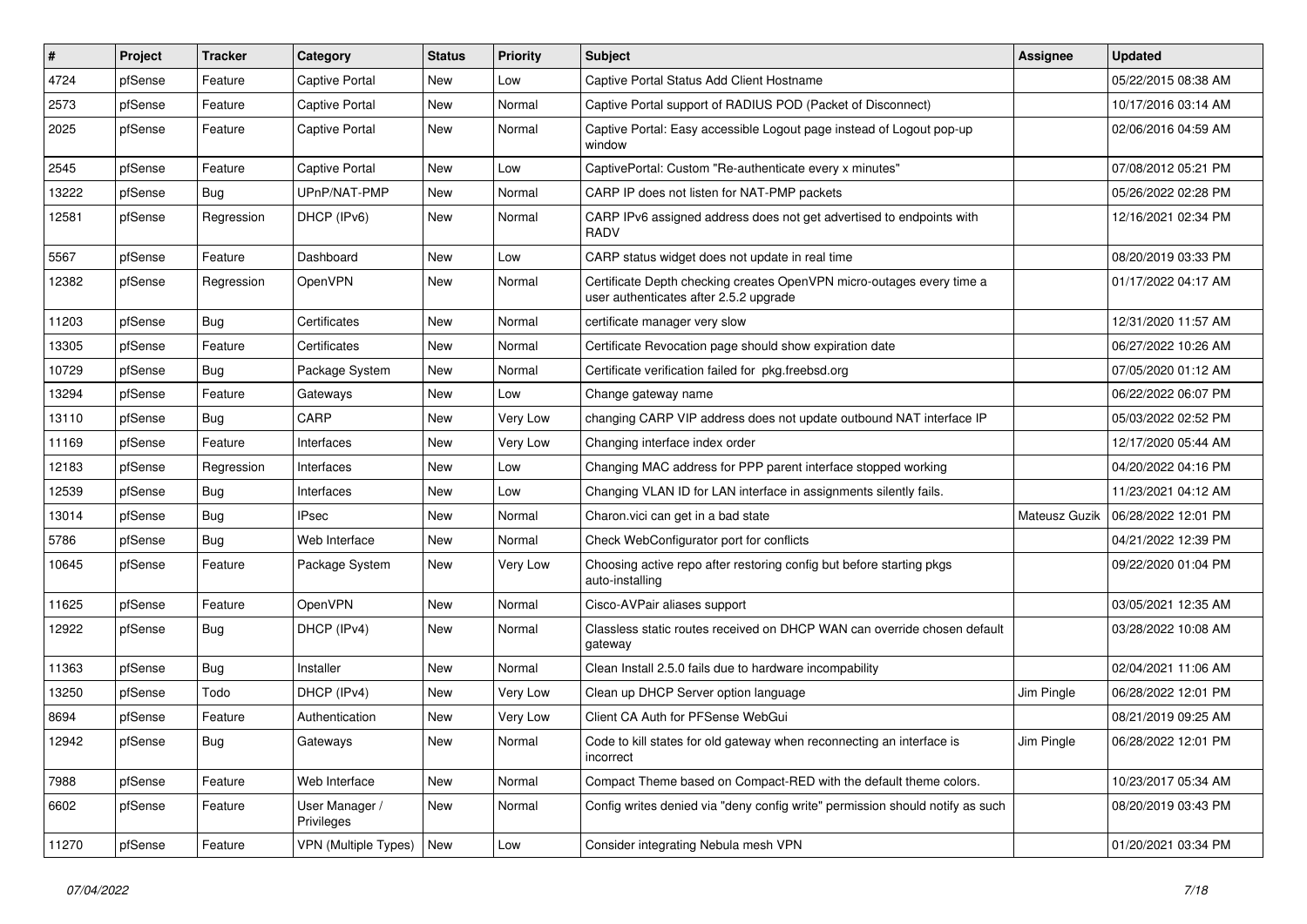| $\vert$ # | Project | <b>Tracker</b> | Category                            | <b>Status</b> | <b>Priority</b> | Subject                                                                                          | Assignee     | <b>Updated</b>      |
|-----------|---------|----------------|-------------------------------------|---------------|-----------------|--------------------------------------------------------------------------------------------------|--------------|---------------------|
| 6960      | pfSense | Feature        | DHCP (IPv4)                         | New           | Normal          | Consider replacing ISC DHCP server with KEA DHCP                                                 |              | 09/24/2020 01:59 PM |
| 10404     | pfSense | Feature        | <b>NTPD</b>                         | New           | Normal          | Consider using chrony for NTP services                                                           |              | 11/23/2021 06:59 PM |
| 12850     | pfSense | <b>Bug</b>     | Routing                             | New           | Low             | Console error during boot: "route: route has not been found"                                     |              | 02/22/2022 08:27 AM |
| 9149      | pfSense | <b>Bug</b>     | Package System                      | New           | Low             | Continued issues with /tmp and /var in RAM on 2.4                                                |              | 11/24/2018 11:56 AM |
| 10530     | pfSense | Bug            | Upgrade                             | <b>New</b>    | Normal          | Convert config version to be based on product version                                            |              | 04/21/2022 12:39 PM |
| 11268     | pfSense | <b>Bug</b>     | Web Interface                       | New           | Normal          | Cookie named 'id' prevents Edit form fields being set properly                                   |              | 09/03/2021 06:16 AM |
| 12467     | pfSense | <b>Bug</b>     | <b>Captive Portal</b>               | New           | Normal          | CP error on client disconnect after reboot                                                       |              | 10/17/2021 05:35 AM |
| 6295      | pfSense | <b>Bug</b>     | <b>Traffic Shaper</b><br>(Limiters) | New           | Normal          | Crash upon applying CODELQ to untagged parent interface when also<br>applied to daughter VLAN    | Luiz Souza   | 08/20/2019 02:44 PM |
| 6215      | pfSense | Feature        | Web Interface                       | <b>New</b>    | Normal          | Create consistent UI for admin access security                                                   |              | 04/20/2016 03:05 PM |
| 9889      | pfSense | <b>Bug</b>     | Certificates                        | New           | Very Low        | CRL check for Intermediate CA CRLs fails                                                         | Jim Pingle   | 11/08/2019 11:03 AM |
| 4472      | pfSense | Feature        | Build / Release                     | New           | Normal          | Cryptographically sign every (sub-)release                                                       |              | 08/13/2019 12:53 PM |
| 6803      | pfSense | Bug            | Web Interface                       | New           | Normal          | CSRF timeout occurs when it (probably) shouldn't                                                 |              | 11/03/2016 09:43 PM |
| 7943      | pfSense | Bug            | Web Interface                       | New           | Normal          | CSS Overflow Fix for Drop Down Menus in webConfigurator                                          |              | 11/21/2020 02:54 PM |
| 11352     | pfSense | Bug            | FreeBSD                             | New           | Low             | CTF types > 2^15 in the pfSense kernel config results in DTrace failing                          | Scott Long   | 03/17/2021 02:52 AM |
| 5619      | pfSense | Feature        | <b>Operating System</b>             | New           | Normal          | Curl with ARES support                                                                           |              | 08/13/2019 02:56 PM |
| 9677      | pfSense | <b>Bug</b>     | Dashboard                           | New           | Normal          | Dashboard hangs when widget needs data from a remote host which is down                          |              | 08/13/2019 09:15 AM |
| 8406      | pfSense | Bug            | <b>Dynamic DNS</b>                  | <b>New</b>    | Normal          | DDNS IPV6 Cloudflare Client does not detect PPOE address                                         |              | 03/31/2018 11:56 AM |
| 3534      | pfSense | Feature        | DHCP (IPv4)                         | New           | Normal          | DDNS using arbitrary zone primary                                                                |              | 07/08/2014 11:40 AM |
| 11177     | pfSense | <b>Bug</b>     | <b>Dynamic DNS</b>                  | New           | Normal          | DDNSv6 not using Check IP Services                                                               |              | 12/21/2020 05:02 AM |
| 13159     | pfSense | Todo           | Web Interface                       | New           | Very Low        | Decrease distance between img-buttons in webGUI to eliminate mistake<br>entry                    |              | 05/14/2022 06:52 AM |
| 10144     | pfSense | Feature        | Web Interface                       | <b>New</b>    | Low             | Default Sort Order, DHCP Leases                                                                  |              | 12/31/2019 06:47 PM |
| 12509     | pfSense | <b>Bug</b>     | OpenVPN                             | New           | Normal          | Deffered authentication does not work with auth-gen-token external-auth or<br>pusk "auth-token"  |              | 11/08/2021 04:01 AM |
| 13322     | pfSense | Feature        | Diagnostics                         | <b>New</b>    | Low             | Define Packet Capture Protocol                                                                   |              | 06/30/2022 06:45 AM |
| 12451     | pfSense | <b>Bug</b>     | Virtual IP Addresses                | New           | Normal          | deleteVIP() does not check RFC2136 Update Source                                                 |              | 10/13/2021 10:06 AM |
| 13263     | pfSense | <b>Bug</b>     | DHCP (IPv4)                         | New           | Low             | Deleting a static DHCP entry when the related IP is not in the arp table<br>spams the log        |              | 06/10/2022 11:18 AM |
| 13102     | pfSense | <b>Bug</b>     | <b>IPsec</b>                        | New           | Normal          | Deleting an IPSec tunnel doesn't destroy the SA (SADs/SPDs), causes crash<br>in status_ipsec.php | Viktor Gurov | 06/28/2022 12:01 PM |
| 10822     | pfSense | <b>Bug</b>     | DHCP (IPv6)                         | New           | Normal          | Deprecated IPv6 prefix won't be announced as deprecated to clients                               |              | 08/10/2020 09:23 AM |
| 13273     | pfSense | <b>Bug</b>     | DHCP (IPv4)                         | New           | Normal          | dhclient can use conflicting recorded leases                                                     |              | 06/14/2022 11:07 AM |
| 13217     | pfSense | <b>Bug</b>     | DHCP (IPv4)                         | New           | Normal          | dhclient using default pid file location which does not exist                                    | Viktor Gurov | 05/26/2022 08:09 AM |
| 6845      | pfSense | Feature        | Interfaces                          | New           | Normal          | DHCP / DHCPv6 WAN client status page                                                             |              | 08/19/2019 12:37 PM |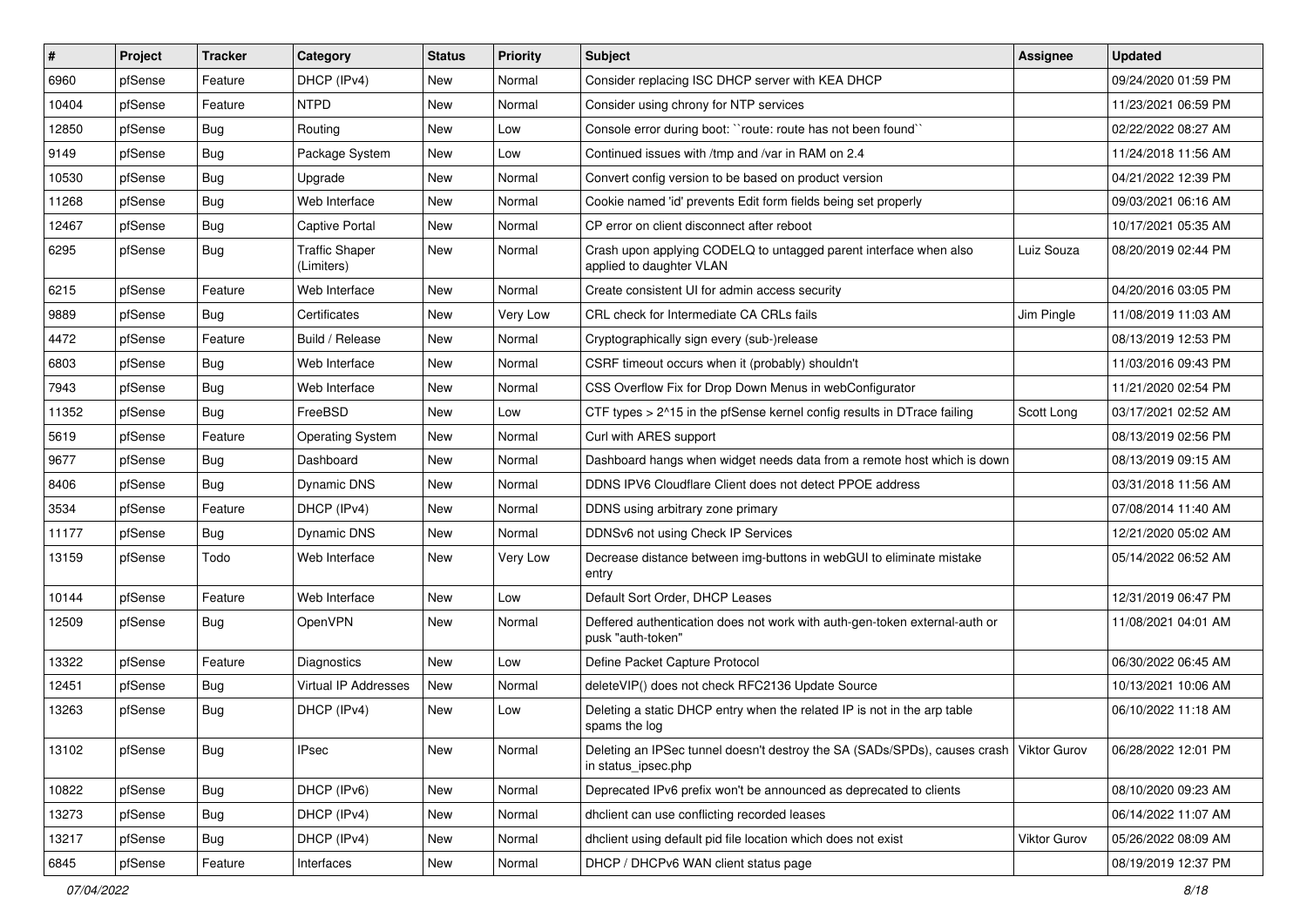| $\pmb{\#}$ | Project | <b>Tracker</b> | Category                            | <b>Status</b> | <b>Priority</b> | <b>Subject</b>                                                                            | Assignee          | <b>Updated</b>      |
|------------|---------|----------------|-------------------------------------|---------------|-----------------|-------------------------------------------------------------------------------------------|-------------------|---------------------|
| 8526       | pfSense | Bug            | Interfaces                          | New           | Normal          | DHCP client ignores server replies when 802.1q tagging is used                            |                   | 08/14/2019 10:52 AM |
| 13279      | pfSense | Bug            | Interfaces                          | New           | Normal          | DHCP config override affects Gateway installation.                                        |                   | 06/17/2022 07:25 AM |
| 10345      | pfSense | Feature        | DHCP (IPv4)                         | New           | Normal          | DHCP lease distinction between online and offline                                         |                   | 03/16/2020 07:56 AM |
| 10250      | pfSense | Feature        | DHCP (IPv4)                         | <b>New</b>    | Very Low        | DHCP lease view by interface                                                              |                   | 02/11/2020 07:47 AM |
| 10280      | pfSense | Feature        | Dashboard                           | New           | Low             | <b>DHCP Leases widget</b>                                                                 |                   | 11/07/2020 09:18 PM |
| 12067      | pfSense | <b>Bug</b>     | DHCP (IPv4)                         | New           | Very Low        | <b>DHCP Monitoring Statistics Error</b>                                                   |                   | 06/21/2021 08:39 AM |
| 7329       | pfSense | Bug            | <b>DNS Forwarder</b>                | New           | Low             | <b>DHCP Not Updating DNS</b>                                                              |                   | 01/21/2022 09:16 PM |
| 8879       | pfSense | Feature        | DHCP (IPv4)                         | New           | Very Low        | DHCP options ADD force options                                                            |                   | 09/07/2018 09:14 AM |
| 4680       | pfSense | Bug            | <b>DHCP Relay</b>                   | New           | Normal          | DHCP relay does not work with DHCP server on other end of OpenVPN<br>tunnel               |                   | 05/05/2015 06:55 PM |
| 12508      | pfSense | Bug            | <b>DHCP Relay</b>                   | New           | Normal          | DHCP Relay over VPN                                                                       |                   | 11/06/2021 11:25 AM |
| 11149      | pfSense | <b>Bug</b>     | <b>DHCP Relay</b>                   | New           | Normal          | DHCP relay won't start with DHCP server behind gateway                                    |                   | 03/22/2021 05:13 AM |
| 11004      | pfSense | Feature        | DHCP (IPv4)                         | New           | Low             | DHCP reservations with no IP address show entries in DHCP leases                          |                   | 10/26/2020 07:22 AM |
| 3404       | pfSense | Bug            | DHCP (IPv4)                         | New           | Normal          | DHCP Server Fails to Start on Interfaces that are Slow to Come Online<br>During Boot      |                   | 02/11/2014 05:09 PM |
| 8173       | pfSense | Feature        | Interfaces                          | New           | Normal          | dhcp6c - RAW Options                                                                      |                   | 05/29/2022 05:34 PM |
| 6691       | pfSense | Bug            | DHCP (IPv6)                         | New           | Normal          | dhcp6c quits after only two tries if no response was received                             |                   | 12/07/2020 04:25 PM |
| 13237      | pfSense | Bug            | DHCP (IPv6)                         | New           | Normal          | dhcp6c script cannot be executed safely                                                   |                   | 06/01/2022 11:20 AM |
| 2983       | pfSense | Feature        | DHCP (IPv4)                         | New           | Normal          | DHCPD: Add vendor-class-identifier and MAC-OIDs                                           |                   | 05/29/2020 09:24 PM |
| 6051       | pfSense | Bug            | DHCP (IPv6)                         | New           | Normal          | DHCPv6 Client Failure for additional WAN Address causes<br>2-seconds-service-restart-loop |                   | 12/03/2020 01:08 AM |
| 10715      | pfSense | Bug            | <b>DHCP Relay</b>                   | New           | Normal          | DHCPv6 relay always uses the "first" IPv6 address of an interface                         |                   | 06/29/2020 05:01 AM |
| 5950       | pfSense | Feature        | DHCP (IPv6)                         | New           | Normal          | DHCPv6 Server support for PD of PD-obtained networks                                      |                   | 03/04/2016 03:04 AM |
| 12602      | pfSense | Feature        | Dynamic DNS                         | New           | Normal          | DHCPv6 should allow DDNS Client updates for hosts                                         |                   | 12/15/2021 11:00 AM |
| 8435       | pfSense | <b>Bug</b>     | Interfaces                          | New           | Normal          | DHCPv6 unusable in certain circumstances (US AT&T Fiber, etc.)                            |                   | 08/14/2019 10:52 AM |
| 1883       | pfSense | Feature        | <b>Traffic Shaper</b><br>(Limiters) | New           | Normal          | Diag > Limiter Info presentation enhancement                                              |                   | 08/20/2019 03:46 PM |
| 9343       | pfSense | Bug            | DHCP (IPv4)                         | New           | Normal          | diag_arp.php times out with large DHCPD leases table                                      |                   | 08/14/2019 01:19 PM |
| 7590       | pfSense | Bug            | <b>Diagnostics</b>                  | New           | Normal          | diag_edit do not save when nothing to sae (in directory browse view)                      |                   | 05/20/2017 05:04 PM |
| 7589       | pfSense | <b>Bug</b>     | Diagnostics                         | New           | Normal          | diag_edit.php old print_info_box                                                          |                   | 05/20/2017 05:02 PM |
| 7476       | pfSense | <b>Bug</b>     | Logging                             | New           | Normal          | Dirty buffer used to build log messages?                                                  |                   | 04/17/2017 09:51 PM |
| 12782      | pfSense | Todo           | Build / Release                     | New           | Normal          | Disable compatibility flag                                                                | <b>Brad Davis</b> | 06/28/2022 12:01 PM |
| 10464      | pfSense | Todo           | Upgrade                             | New           | Low             | Disallow package updates when a system update is available                                |                   | 06/30/2022 08:41 AM |
| 7314       | pfSense | <b>Bug</b>     | <b>RRD Graphs</b>                   | New           | Low             | Discrepancy in ntp monitoring view                                                        |                   | 02/24/2017 08:37 PM |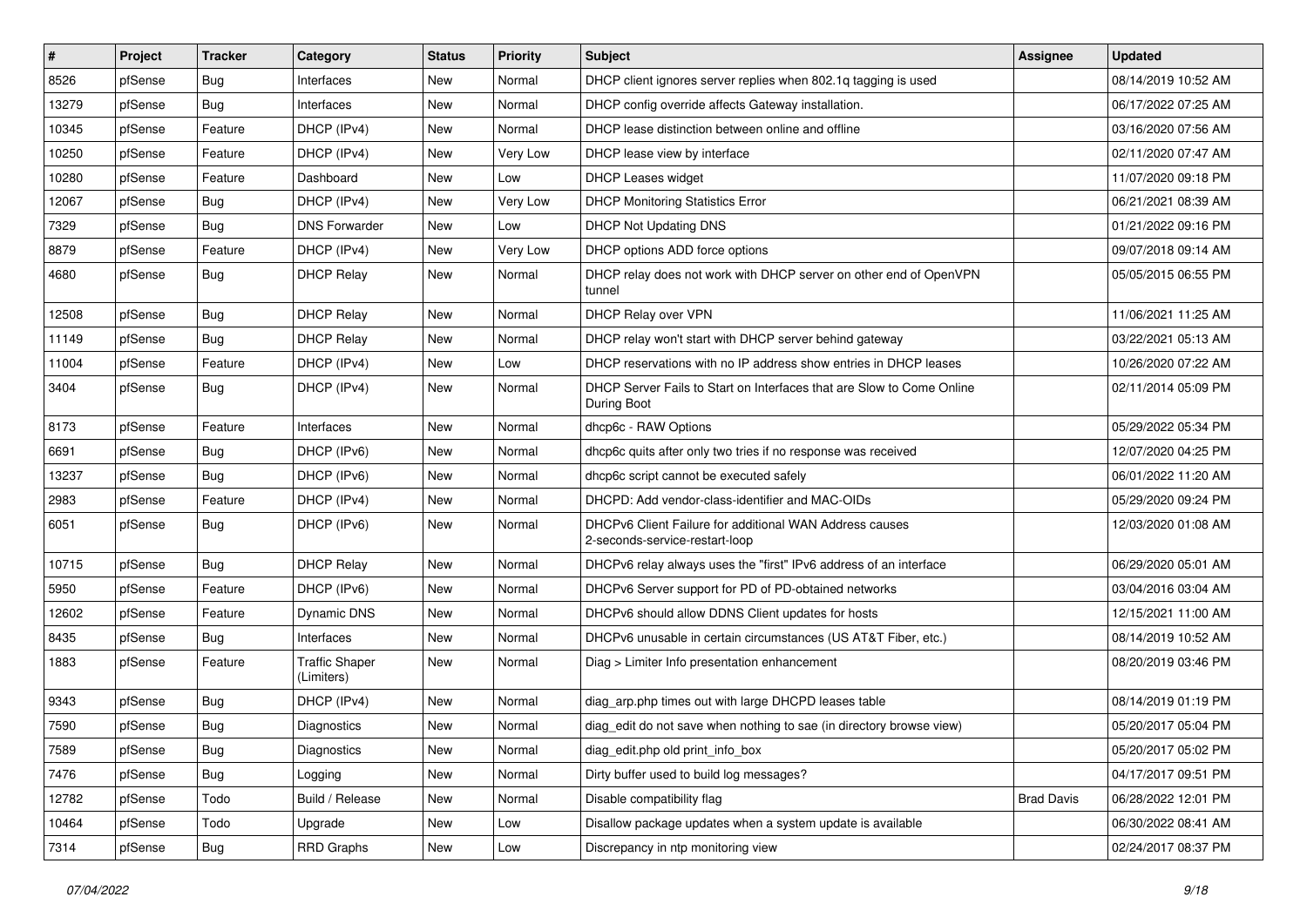| #     | Project | <b>Tracker</b> | Category                        | <b>Status</b> | <b>Priority</b> | Subject                                                                                           | Assignee   | <b>Updated</b>      |
|-------|---------|----------------|---------------------------------|---------------|-----------------|---------------------------------------------------------------------------------------------------|------------|---------------------|
| 2367  | pfSense | Bug            | Rules / NAT                     | New           | Normal          | display negate rules in firewall_rules.php and evaluate when added                                |            | 05/07/2012 06:11 PM |
| 7441  | pfSense | Feature        | DHCP (IPv4)                     | New           | Low             | Display start/end times for Static Mapping leases on DHCP Leases/DHCPv6<br>Leases                 |            | 08/21/2019 10:48 AM |
| 13254 | pfSense | Bug            | <b>DNS Resolver</b>             | New           | Normal          | DNS resolver does not update "unbound.conf" file during link down events                          |            | 06/28/2022 12:01 PM |
| 1819  | pfSense | <b>Bug</b>     | <b>DNS Resolver</b>             | New           | Normal          | DNS Resolver Not Registering DHCP Server Specified Domain Name                                    | Luiz Souza | 04/28/2022 01:53 PM |
| 6103  | pfSense | Feature        | <b>DNS Resolver</b>             | New           | Normal          | DNS Resolver Outgoing Interfaces should be able to use Gateway Groups                             |            | 10/21/2019 08:02 AM |
| 11147 | pfSense | <b>Bug</b>     | Dynamic DNS                     | New           | Normal          | Domeneshop DynDNS IPv4 and IPv6                                                                   |            | 12/09/2020 11:47 PM |
| 8192  | pfSense | Bug            | Gateway Monitoring              | <b>New</b>    | Low             | dpinger - Change in ISP link-local IPv6 address drops connectivity                                | Luiz Souza | 11/05/2020 07:31 AM |
| 13267 | pfSense | Bug            | OpenVPN                         | New           | Normal          | dpinger continues to run on OpenVPN gateway after OpenVPN service is<br>stopped.                  |            | 06/12/2022 02:49 PM |
| 8432  | pfSense | <b>Bug</b>     | <b>Dynamic DNS</b>              | New           | Normal          | Dynamic DNS Client gives an error that it can't find IPv6 address when WAN<br>interface is a LAGG |            | 09/17/2020 05:23 AM |
| 11084 | pfSense | Feature        | <b>Dynamic DNS</b>              | New           | Normal          | Dynamic DNS include option to specify virtual IP addresses                                        |            | 11/19/2020 01:26 PM |
| 7418  | pfSense | Feature        | Dynamic DNS                     | New           | Normal          | Dynamic dns should be sorted interface name                                                       |            | 08/21/2019 08:58 AM |
| 7551  | pfSense | Bug            | Rules / NAT                     | New           | Normal          | Dynamic IPsec endpoints not added to rule set after WAN down/up                                   |            | 05/16/2017 02:26 PM |
| 986   | pfSense | Feature        | Web Interface                   | New           | Normal          | Dynamic states view                                                                               |            | 02/06/2016 04:58 AM |
| 12863 | pfSense | Feature        | Authentication                  | New           | Very Low        | dynamically tune sha512crypt rounds                                                               | Jim Pingle | 03/19/2022 12:53 PM |
| 7292  | pfSense | Feature        | <b>Dynamic DNS</b>              | New           | Normal          | DynamicDNS configuration does not sync to HA secondary                                            |            | 02/21/2017 04:56 PM |
| 9664  | pfSense | <b>Bug</b>     | <b>Dynamic DNS</b>              | New           | Normal          | DynDNS and Dual-wan problem with CloudFlare (works with No-Ip)                                    |            | 08/03/2019 10:00 AM |
| 9805  | pfSense | Bug            | <b>Dynamic DNS</b>              | New           | Normal          | dynDNS cloudflare multiple entries                                                                |            | 10/02/2019 04:51 PM |
| 8474  | pfSense | Feature        | <b>High Availability</b>        | New           | Low             | Easier Conversion to HA Pair from Existing Non-HA Firewall                                        |            | 04/19/2018 11:52 PM |
| 7085  | pfSense | Feature        | Rules / NAT                     | New           | Normal          | <b>Edit Firewall Rules Seperator</b>                                                              |            | 09/10/2017 09:15 AM |
| 3465  | pfSense | Bug            | <b>Traffic Shaper</b><br>(ALTQ) | New           | Normal          | Editing Traffic Shaper queues causes status_queues.php error                                      |            | 02/19/2014 01:53 AM |
| 10467 | pfSense | Feature        | Notifications                   | New           | Very Low        | Email alert functionality for system health                                                       |            | 05/21/2020 06:02 AM |
| 13224 | pfSense | <b>Bug</b>     | Notifications                   | New           | Normal          | Email notification flood when UPS (NUT) and WAN send notifications                                |            | 05/27/2022 01:58 AM |
| 4128  | pfSense | Feature        | Notifications                   | New           | Normal          | Email notification webqui configuration                                                           |            | 11/18/2021 12:48 PM |
| 10718 | pfSense | Feature        | Notifications                   | New           | Normal          | Email notifications - add new field to enter a from: name                                         |            | 07/01/2020 09:08 AM |
| 8570  | pfSense | Bug            | <b>XML Parser</b>               | New           | Normal          | Empty (dn)shaper config gets populated with newline                                               |            | 08/20/2019 02:45 PM |
| 6647  | pfSense | Todo           | Web Interface                   | New           | Very Low        | <b>Enable Additional Security Headers</b>                                                         |            | 05/14/2021 01:09 AM |
| 3793  | pfSense | Feature        | Rules / NAT                     | New           | Normal          | Enable external authentication support for rules                                                  |            | 08/05/2014 01:09 PM |
| 13227 | pfSense | Feature        | <b>IPsec</b>                    | New           | High            | Enable IPSec Virtual IP Pool assignment by Radius for Mobile Users -<br>SIMPLE FIX                |            | 05/27/2022 10:15 AM |
| 9544  | pfSense | Feature        | Routing                         | New           | Normal          | Enable RADIX_MPATH                                                                                |            | 04/21/2022 12:39 PM |
| 13219 | pfSense | Feature        | Captive Portal                  | New           | Very Low        | Enable/Disable single voucher roll                                                                |            | 05/26/2022 08:14 AM |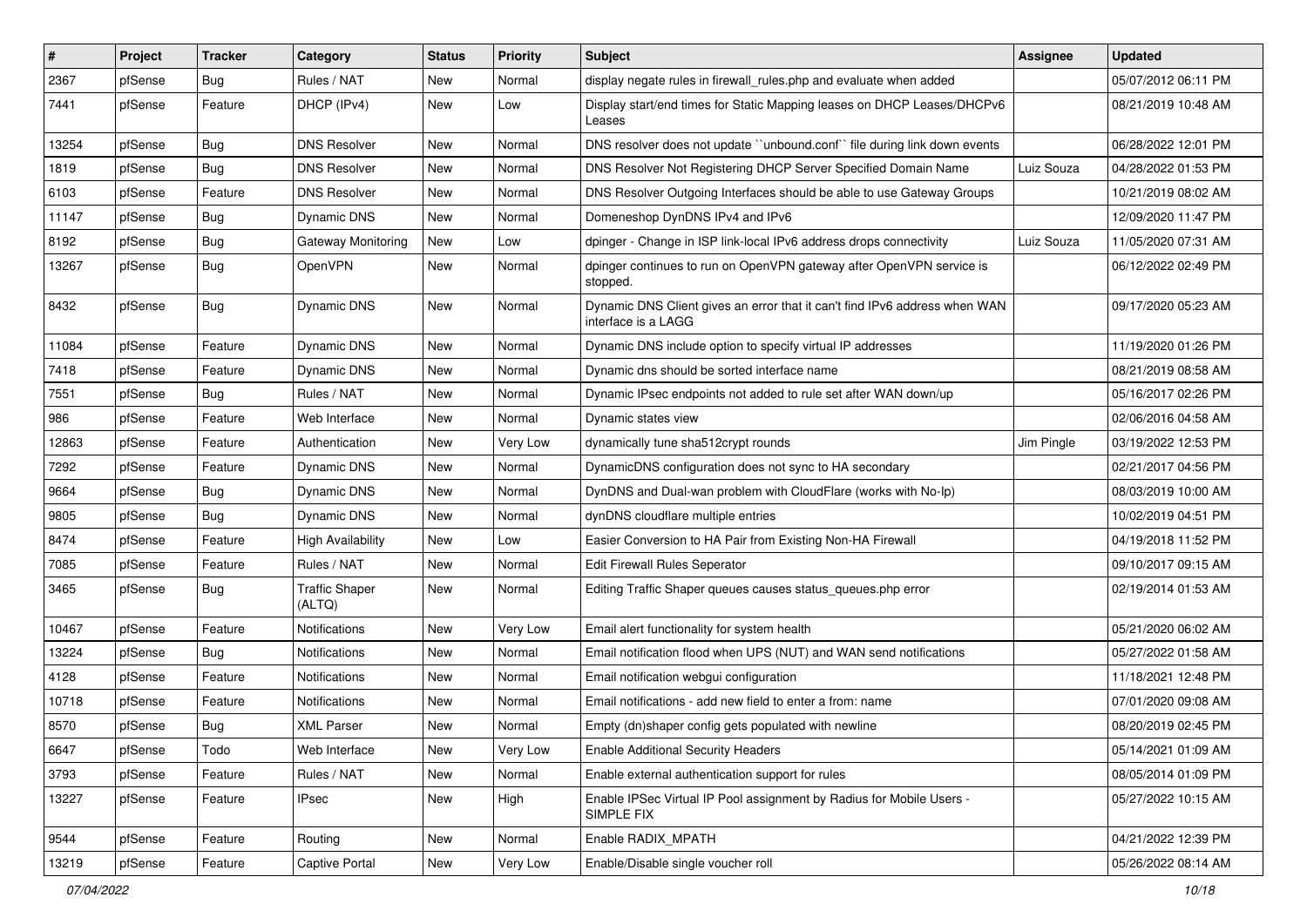| #     | Project | <b>Tracker</b> | Category                 | <b>Status</b> | <b>Priority</b> | <b>Subject</b>                                                                                                                      | Assignee   | <b>Updated</b>      |
|-------|---------|----------------|--------------------------|---------------|-----------------|-------------------------------------------------------------------------------------------------------------------------------------|------------|---------------------|
| 8050  | pfSense | Bug            | Interfaces               | New           | High            | Enabling bridge while interfaces have link freezes console                                                                          |            | 11/03/2017 04:38 PM |
| 13288 | pfSense | <b>Bug</b>     | Configuration<br>Backend | New           | Normal          | Encode FreeRADIUS Custom Options                                                                                                    |            | 06/20/2022 10:36 AM |
| 13287 | pfSense | Feature        | Configuration<br>Backend | New           | Normal          | Encode OpenVPN Custom Options                                                                                                       |            | 06/20/2022 10:33 AM |
| 7977  | pfSense | Bug            | Translations             | New           | Normal          | English text shown in stead of translated text (Routing - Gateway groups -<br>edit)                                                 |            | 08/21/2019 11:28 AM |
| 13242 | pfSense | Feature        | Gateway Monitoring       | New           | Normal          | Enhancements to static route creation/deletion for dpinger monitor IPs                                                              |            | 06/03/2022 11:20 AM |
| 13280 | pfSense | <b>Bug</b>     | Unknown                  | New           | Normal          | Entries duplicated in /boot/loader.conf                                                                                             |            | 06/19/2022 11:11 AM |
| 13068 | pfSense | <b>Bug</b>     | Aliases / Tables         | New           | Normal          | Error loading rules when URL Table IPs content is empty                                                                             |            | 04/17/2022 09:07 PM |
| 8004  | pfSense | Bug            | <b>NAT Reflection</b>    | New           | Normal          | Error notice for a deleted NAT that had a RULE or an existing NAT which is<br>claimed to have no NAT port                           |            | 10/24/2017 06:39 PM |
| 9690  | pfSense | <b>Bug</b>     | Interfaces               | New           | Normal          | Ethernet flow control should be disabled by default                                                                                 |            | 08/19/2019 06:45 PM |
| 9241  | pfSense | Bug            | Interfaces               | New           | Normal          | Ethernet link cycles up/down if "auto-negotiate" is explicitly selected in<br>interface configuration                               |            | 12/31/2018 08:36 PM |
| 12848 | pfSense | Feature        | <b>Dynamic DNS</b>       | New           | Normal          | Evaluation of the DynDNS "Result Match" string                                                                                      |            | 02/22/2022 02:01 AM |
| 11440 | pfSense | Feature        | Web Interface            | New           | Low             | Expand collapsed sections by clicking anywhere on header                                                                            |            | 10/28/2021 01:35 PM |
| 8316  | pfSense | Feature        | Rules / NAT              | New           | Low             | expiration date when creating new rules                                                                                             |            | 08/21/2019 09:11 AM |
| 2774  | pfSense | Feature        | DHCP (IPv4)              | New           | Normal          | Extend DHCP Pools code to allow using different subnets                                                                             |            | 08/19/2019 10:27 AM |
| 12519 | pfSense | Bug            | Authentication           | New           | Normal          | Fail authentication using special character in password via the LDAP<br>connector                                                   |            | 11/12/2021 07:39 AM |
| 7956  | pfSense | Feature        | Web Interface            | New           | Normal          | Favicon able to match GUI colour setting?                                                                                           |            | 10/17/2017 06:36 AM |
| 11921 | pfSense | Feature        | <b>DNS Resolver</b>      | New           | Very Low        | Feature Request: Compile unbound with EDNS Client Subnet (ECS) module<br>(--enable-subnet)                                          |            | 05/14/2021 07:29 AM |
| 13067 | pfSense | <b>Bug</b>     | FilterDNS                | New           | Normal          | filterdns resolve interval is twice the intended value                                                                              |            | 04/17/2022 07:45 PM |
| 12056 | pfSense | <b>Bug</b>     | Logging                  | New           | Normal          | Filterlog says "Unknown Option %u"                                                                                                  |            | 06/18/2021 05:51 AM |
| 10493 | pfSense | Bug            | <b>IPsec</b>             | New           | Normal          | filter_get_vpns_list() issues                                                                                                       |            | 05/06/2020 01:07 AM |
| 10290 | pfSense | Feature        | Aliases / Tables         | New           | Very Low        | Firewall Aliases Add button on top of list                                                                                          |            | 07/10/2021 01:03 PM |
| 12857 | pfSense | <b>Bug</b>     | Gateways                 | New           | Normal          | Firewall gateway goes away when making changes to Bridge0 device                                                                    |            | 02/27/2022 11:20 AM |
| 10701 | pfSense | Bug            | Web Interface            | New           | Very Low        | Firewall Log too wide with Rule Description Column                                                                                  |            | 06/25/2020 07:36 AM |
| 11566 | pfSense | Bug            | Web Interface            | New           | Low             | Firewall Maximum Table Entries "default size" is whatever is entered                                                                |            | 02/27/2021 10:01 AM |
| 13144 | pfSense | <b>Bug</b>     | Rules / NAT              | New           | Very Low        | Firewall rule entries can get out of sync when entries are deleted while other<br>administrators are editing entries simultaneously |            | 05/10/2022 07:26 AM |
| 4479  | pfSense | Bug            | <b>Operating System</b>  | New           | Normal          | Firewall rules won't match GRE interface after applying IPSEC transport<br>encryption on GRE tunnel                                 | Luiz Souza | 08/20/2021 08:46 AM |
| 7373  | pfSense | <b>Bug</b>     | Rules / NAT              | New           | Normal          | Firewall schedules GUI needs to be redone from scratch                                                                              |            | 08/21/2019 08:56 AM |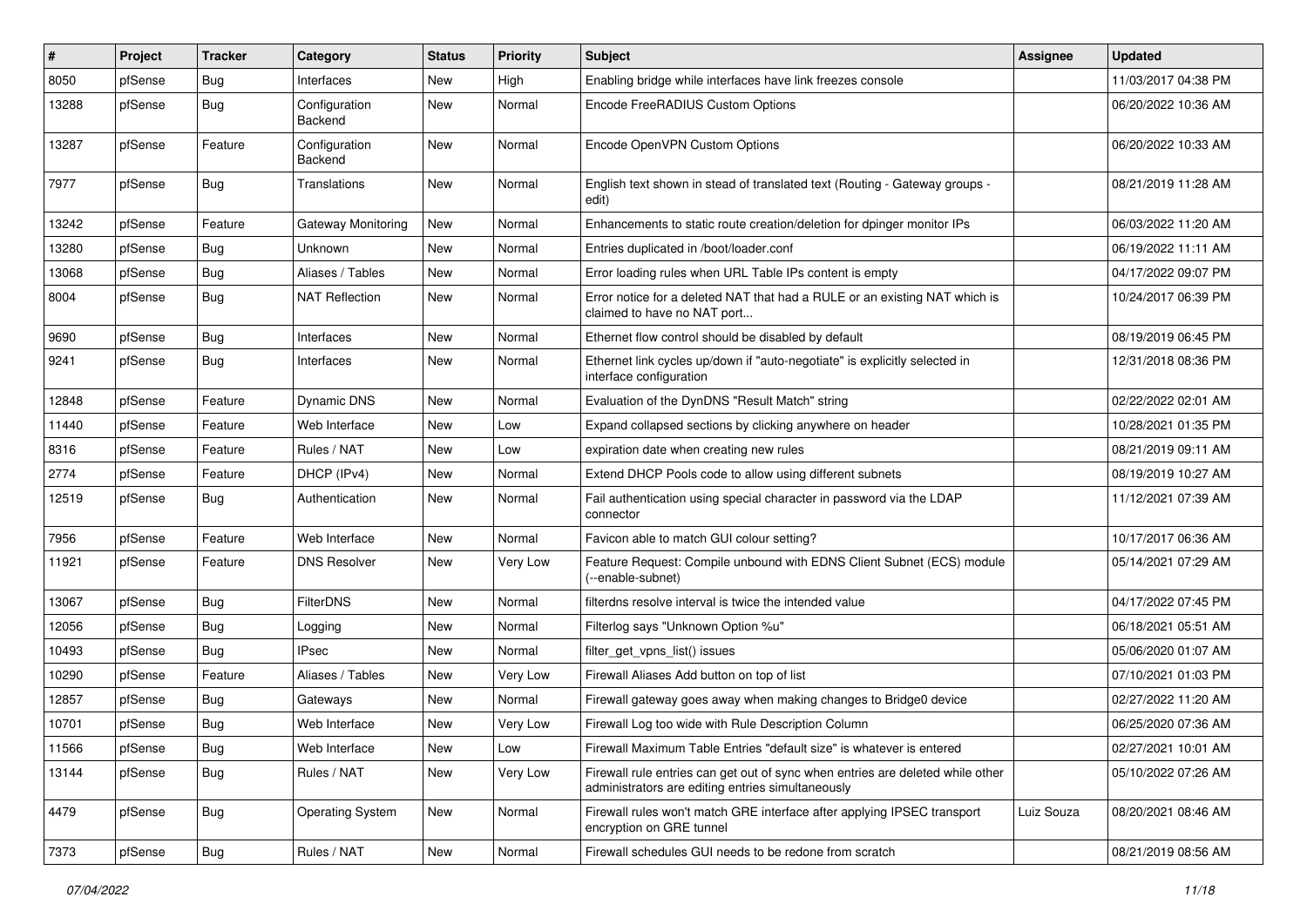| #     | Project | <b>Tracker</b> | Category                        | <b>Status</b> | <b>Priority</b> | <b>Subject</b>                                                                                                                     | Assignee | <b>Updated</b>      |
|-------|---------|----------------|---------------------------------|---------------|-----------------|------------------------------------------------------------------------------------------------------------------------------------|----------|---------------------|
| 13051 | pfSense | <b>Bug</b>     | <b>Traffic Shaper</b><br>(ALTQ) | New           | Normal          | Firewall traffic shaper by interface selection unknow                                                                              |          | 04/12/2022 07:03 AM |
| 8270  | pfSense | Todo           | Web Interface                   | New           | Very Low        | Fix grammatically erroneous repetition                                                                                             |          | 01/11/2018 08:19 AM |
| 11232 | pfSense | Bug            | <b>Operating System</b>         | New           | Normal          | Fix pfSense fsync                                                                                                                  |          | 01/08/2021 08:53 AM |
| 13161 | pfSense | Feature        | Web Interface                   | New           | Very Low        | FLASH PORT'S LED button, to help quickly find port that need to be<br>connected to patch&cable                                     |          | 05/14/2022 06:35 AM |
| 13046 | pfSense | <b>Bug</b>     | Rules / NAT                     | New           | Normal          | Floating rule applied to IPv6 interface with a SLAAC DHCPv6 gateway<br>reports error on boot                                       |          | 04/11/2022 09:50 AM |
| 6627  | pfSense | Bug            | Rules / NAT                     | New           | Normal          | floating tab match rules ignore quick action so should be removed                                                                  |          | 07/18/2016 02:15 PM |
| 7934  | pfSense | Feature        | Dashboard                       | New           | Very Low        | format support phone# for international use                                                                                        |          | 10/12/2017 04:38 PM |
| 8743  | pfSense | Todo           | Gateways                        | New           | Low             | Gateway Groups page should list gateways in tier order                                                                             |          | 08/14/2019 12:16 PM |
| 7671  | pfSense | Feature        | Gateway Monitoring              | New           | Normal          | Gateway Monitoring Via Custom Script or Telnet.                                                                                    |          | 09/18/2020 02:59 PM |
| 3312  | pfSense | Bug            | <b>IPsec</b>                    | New           | Normal          | Gateway on IPsec rules is not functional in pf                                                                                     |          | 01/28/2020 10:09 PM |
| 8343  | pfSense | <b>Bug</b>     | Gateways                        | New           | Normal          | Gateway Routes (Default Routes) not removed in Kernel when removed from<br><b>GUI</b>                                              |          | 05/14/2020 01:22 AM |
| 7289  | pfSense | <b>Bug</b>     | Certificates                    | New           | Low             | Generating 4096bit Certificate                                                                                                     |          | 08/14/2019 09:56 AM |
| 7821  | pfSense | <b>Bug</b>     | DHCP (IPv6)                     | New           | Normal          | GIF does not support broadcast                                                                                                     |          | 08/29/2017 10:50 AM |
| 11872 | pfSense | Bug            | Interfaces                      | New           | Normal          | gif interfaces reporting incorrect traffic counters                                                                                |          | 12/30/2021 04:00 AM |
| 9942  | pfSense | Feature        | <b>Operating System</b>         | New           | Normal          | Give pfSense the possibility to change the keyboard Layout for console<br>users                                                    |          | 01/22/2021 02:33 AM |
| 12625 | pfSense | Feature        | Logging                         | New           | Normal          | Granular logging options for default firewall rules.                                                                               |          | 12/21/2021 06:39 PM |
| 521   | pfSense | Feature        | User Manager /<br>Privileges    | New           | Normal          | Group manager Assigned Permissions                                                                                                 |          | 04/18/2010 02:59 PM |
| 6738  | pfSense | Feature        | Web Interface                   | New           | Normal          | GUI Action Buttons replicated to the top of the List                                                                               |          | 07/10/2021 01:04 PM |
| 12483 | pfSense | <b>Bug</b>     | Configuration<br>Backend        | New           | Normal          | GUI creates inconsistent config.xml                                                                                                |          | 10/23/2021 06:48 AM |
| 2323  | pfSense | Feature        | DHCP (IPv4)                     | New           | Low             | GUI doesn't allow to configure DHCP server to serve IP addresses belonging<br>to subnets wich are not associated with an interface |          | 08/19/2019 10:27 AM |
| 11666 | pfSense | Bug            | Logging                         | New           | Normal          | GUI Firewall log search not parsing filter.log beyond hard coded limit                                                             |          | 03/12/2021 11:38 AM |
| 7957  | pfSense | Feature        | Web Interface                   | New           | Normal          | GUI theme - separate "colour" from "compact/normal" in theme dropdown                                                              |          | 10/17/2017 06:58 AM |
| 12249 | pfSense | <b>Bug</b>     | Backup / Restore                | New           | Normal          | HAProxy causing failed ACB backups                                                                                                 |          | 11/15/2021 11:58 PM |
| 2308  | pfSense | Bug            | <b>Traffic Shaper</b><br>(ALTQ) | New           | Normal          | HFSC WebUI doesn't check for "Bandwidth" setting                                                                                   |          | 12/04/2012 07:12 PM |
| 7738  | pfSense | Feature        | <b>IPsec</b>                    | New           | Normal          | Highlight which IPSec (or other VPN) crypto modes are<br>hardware-accelerated in the UI                                            |          | 08/13/2019 03:46 PM |
| 7665  | pfSense | <b>Bug</b>     | Aliases / Tables                | New           | Normal          | Host range validation for Aliases is not strict enough                                                                             |          | 08/21/2019 11:01 AM |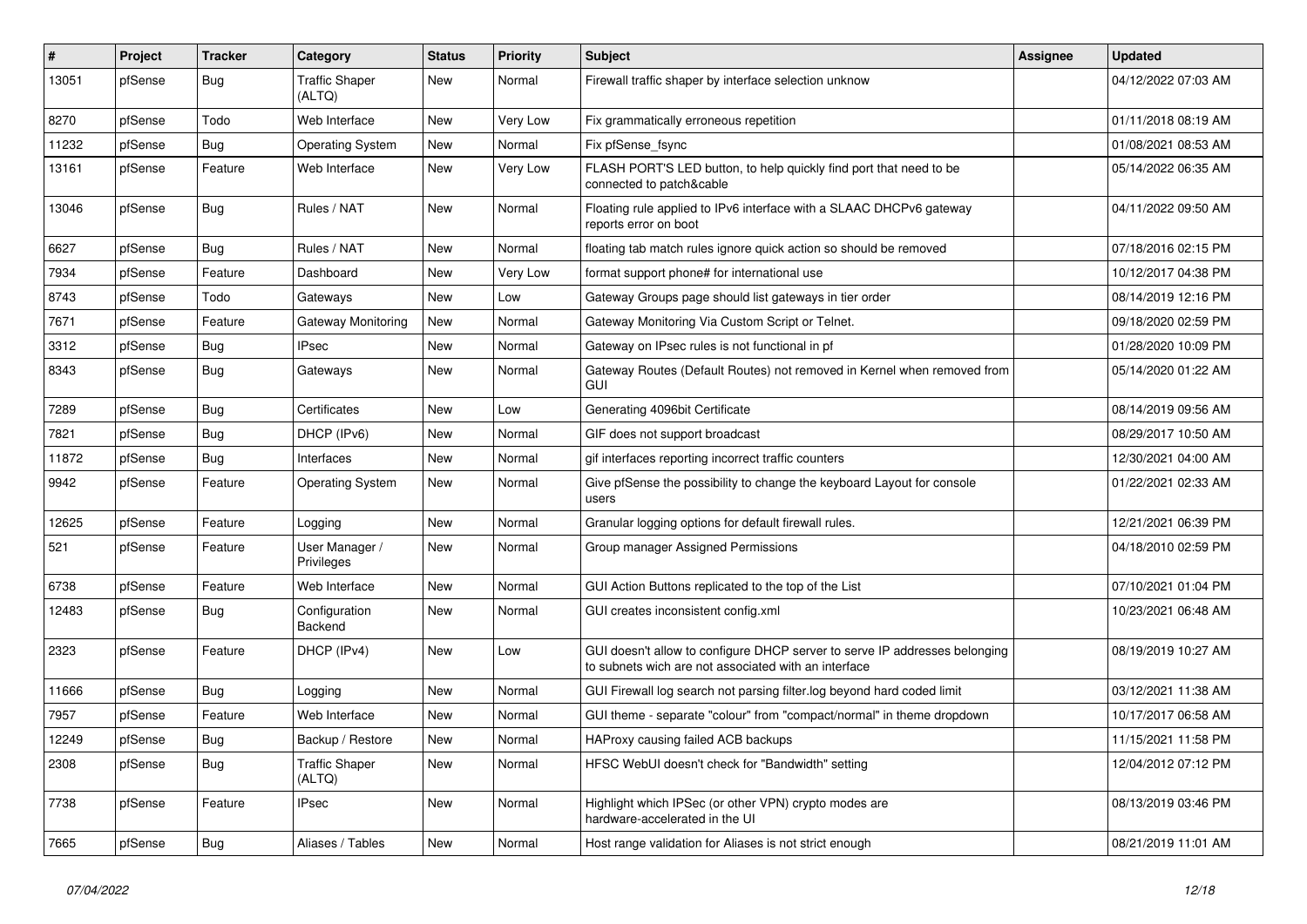| $\vert$ # | Project | <b>Tracker</b> | Category                 | <b>Status</b> | <b>Priority</b> | <b>Subject</b>                                                                                                                   | Assignee                              | <b>Updated</b>      |
|-----------|---------|----------------|--------------------------|---------------|-----------------|----------------------------------------------------------------------------------------------------------------------------------|---------------------------------------|---------------------|
| 7718      | pfSense | Feature        | <b>Dynamic DNS</b>       | New           | Very Low        | Hostname for Custom DynDNS Updater.                                                                                              |                                       | 07/24/2017 10:05 AM |
| 6539      | pfSense | Feature        | Rules / NAT              | New           | Normal          | ICMPv6 filtering requires multiple rules - no range support                                                                      |                                       | 08/13/2019 01:23 PM |
| 6398      | pfSense | Bug            | Configuration<br>Backend | <b>New</b>    | Normal          | If config cannot be loaded due to corruption or bug, it isn't handled gracefully<br>(just stops)                                 |                                       | 08/13/2019 01:23 PM |
| 10150     | pfSense | Bug            | <b>IGMP Proxy</b>        | New           | Normal          | IGMP Proxy does not scale to hundreds of streams                                                                                 |                                       | 01/03/2020 02:56 AM |
| 13276     | pfSense | Bug            | <b>IGMP Proxy</b>        | New           | Normal          | IGMP Proxy Error Message for Logging Links to System Log Instead of<br>Routing Log                                               |                                       | 06/16/2022 07:48 PM |
| 13277     | pfSense | Bug            | <b>IGMP Proxy</b>        | <b>New</b>    | Normal          | IGMP Proxy webConfigurator Page Always Produces Error                                                                            |                                       | 06/16/2022 07:50 PM |
| 2335      | pfSense | <b>Bug</b>     | <b>Operating System</b>  | New           | Normal          | IGMPProxy and CARP Results in System Instability Upon Reboot                                                                     |                                       | 07/19/2014 10:25 PM |
| 3382      | pfSense | Bug            | <b>IGMP Proxy</b>        | New           | Normal          | IGMPPROXY fails with more than 32 interfaces                                                                                     |                                       | 07/12/2016 11:01 PM |
| 9338      | pfSense | <b>Bug</b>     | <b>IGMP Proxy</b>        | New           | Normal          | igmpproxy ignoring downstream vlan interface                                                                                     |                                       | 02/22/2019 03:48 AM |
| 8711      | pfSense | Bug            | <b>IGMP Proxy</b>        | New           | Normal          | igmpproxy with PPPoE Interfaces                                                                                                  |                                       | 07/28/2018 09:21 AM |
| 12079     | pfSense | <b>Bug</b>     | <b>IGMP Proxy</b>        | <b>New</b>    | Normal          | IGMPProxy: kernel panic, Sleeping thread owns a non-sleepable lock                                                               | Mateusz Guzik                         | 06/28/2022 12:01 PM |
| 12243     | pfSense | Todo           | Package System           | New           | Normal          | Implement "`plugin_interfaces()`"                                                                                                |                                       | 02/07/2022 03:50 AM |
| 12875     | pfSense | Bug            | Package System           | New           | Normal          | Import zabbix-agent6 and zabbix-proxy6 from FreeBSD Ports                                                                        |                                       | 05/28/2022 06:50 PM |
| 5445      | pfSense | Todo           | Web Interface            | New           | Normal          | Improve banner for "background activity"                                                                                         |                                       | 02/06/2016 04:43 AM |
| 6469      | pfSense | Feature        | Console Menu             | New           | Normal          | Improve help + self documentation in console PHP shell                                                                           |                                       | 08/13/2019 01:23 PM |
| 5835      | pfSense | Feature        | OpenVPN                  | New           | Very Low        | Improve OpenVPN client gateway detection in edge cases where the remote<br>does not send gateway information                     |                                       | 03/20/2016 12:29 AM |
| 10199     | pfSense | Todo           | Translations             | New           | Very Low        | Improve Spanish translation interface                                                                                            | Aluisco Miguel<br>Ricardo<br>Mastrapa | 01/22/2020 09:22 AM |
| 11730     | pfSense | Bug            | Web Interface            | New           | Normal          | Improve visibility of option selections in dark themes                                                                           |                                       | 03/25/2021 09:38 PM |
| 9035      | pfSense | Bug            | Rules / NAT              | <b>New</b>    | Normal          | Inactive Interfaces are Hidden in Firewall Rules                                                                                 |                                       | 08/14/2019 12:39 PM |
| 8309      | pfSense | Feature        | Hardware / Drivers       | New           | Normal          | Include apuled driver to add support for LEDs on PC Engines APU boards                                                           | Darryn Storm                          | 08/20/2019 08:47 AM |
| 12066     | pfSense | Feature        | <b>Operating System</b>  | New           | Very Low        | Include man and man pages for all core programs and packages                                                                     |                                       | 06/21/2021 07:44 AM |
| 10952     | pfSense | Bug            | Rules / NAT              | New           | Low             | Inconsistency in Subnet Defaults Between Firewall Rules and Interface<br><b>Address Assignments</b>                              |                                       | 10/09/2020 12:50 PM |
| 5480      | pfSense | Todo           | Web Interface            | New           | Low             | inconsistent display of default values in fields                                                                                 | <b>Jared Dillard</b>                  | 03/01/2016 04:59 PM |
| 7402      | pfSense | Bug            | Web Interface            | New           | Normal          | Inconsistent use of htmlentities validation checks                                                                               |                                       | 03/21/2017 08:58 AM |
| 8500      | pfSense | Bug            | Dynamic DNS              | New           | Low             | Incorrect categorization of status/info messages from phpDynDNS                                                                  |                                       | 08/16/2019 12:50 PM |
| 11717     | pfSense | Bug            | Rules / NAT              | New           | Normal          | Incorrect port forwarding rules if Destination port alias is not equal to<br>Redirect target port alias                          |                                       | 03/22/2021 06:06 AM |
| 5616      | pfSense | Feature        | Wireless                 | <b>New</b>    | Normal          | Incorrect Wireless Channel                                                                                                       | Jim Thompson                          | 10/09/2016 03:33 PM |
| 11243     | pfSense | Feature        | Interfaces               | New           | Normal          | individual pfctl snort2c tables per interface only blocking IPs for specific<br>interface when a rule triggers in snort/suricata |                                       | 01/14/2021 03:02 PM |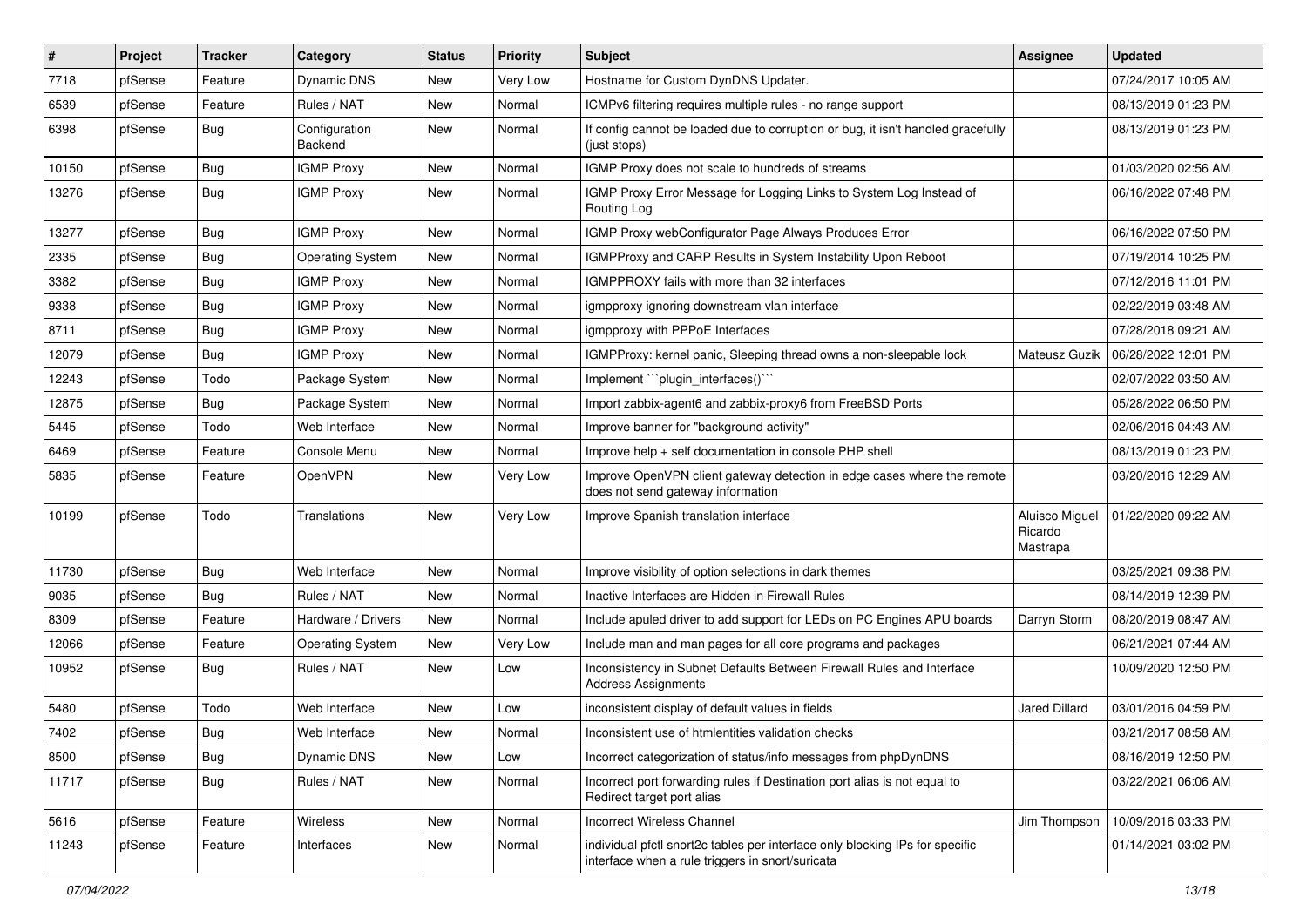| $\vert$ # | Project | <b>Tracker</b> | Category                | <b>Status</b> | <b>Priority</b> | Subject                                                                                              | Assignee            | <b>Updated</b>      |
|-----------|---------|----------------|-------------------------|---------------|-----------------|------------------------------------------------------------------------------------------------------|---------------------|---------------------|
| 13158     | pfSense | Bug            | Web Interface           | New           | Normal          | Input validation error when applying limiter changes                                                 |                     | 05/14/2022 05:32 PM |
| 1367      | pfSense | Feature        | Backup / Restore        | New           | Normal          | Input validation on partial config restores                                                          |                     | 03/21/2011 01:16 AM |
| 11257     | pfSense | Feature        | Upgrade                 | New           | Normal          | Installed Packages: Update all button                                                                |                     | 01/18/2021 10:45 AM |
| 1940      | pfSense | Todo           | Logging                 | New           | Normal          | Integrate rSyslogd                                                                                   |                     | 07/06/2018 02:11 PM |
| 12259     | pfSense | Bug            | <b>Operating System</b> | <b>New</b>    | Normal          | Intel em NICs Suffering Performance Degradation on FreeBSD12                                         |                     | 02/25/2022 09:28 PM |
| 10805     | pfSense | Feature        | Hardware / Drivers      | New           | Normal          | Intel QAT (QuickAssist) encryption support for PfSense                                               |                     | 07/31/2020 03:13 PM |
| 4740      | pfSense | <b>Bug</b>     | Wireless                | New           | Normal          | Intel wireless kernel panic in infrastructure mode with WPA                                          |                     | 11/13/2020 08:38 AM |
| 701       | pfSense | Feature        | Rules / NAT             | New           | Normal          | Interface groups with NAT                                                                            |                     | 05/11/2018 10:12 PM |
| 7113      | pfSense | Bug            | Dashboard               | New           | Normal          | Interface name in Traffic Graphs                                                                     |                     | 12/31/2021 05:40 PM |
| 3411      | pfSense | <b>Bug</b>     | Dashboard               | New           | Low             | Interfaces and statistics dashboard widgets very slow with large numbers of<br>interfaces            |                     | 01/24/2014 02:09 AM |
| 11091     | pfSense | Bug            | Interfaces              | New           | Normal          | Interfaces set as disabled in the configuration have an UP status in the<br>operating system at boot | <b>Viktor Gurov</b> | 06/28/2022 12:01 PM |
| 7857      | pfSense | Bug            | Dashboard               | New           | Very Low        | Interfaces Widget U/I fails to wrap IPV6 addresses when the string is too<br>wide for the widget     |                     | 08/13/2019 09:15 AM |
| 1521      | pfSense | Todo           | Routing                 | <b>New</b>    | Normal          | Investigate FreeBSD route metric support for future versions                                         |                     | 05/12/2011 11:28 AM |
| 8815      | pfSense | Bug            | Interfaces              | New           | Normal          | IP addresses are removed from interfaces when link is lost and either IPv4 or<br>IPv6 is dynamic     | Luiz Souza          | 07/21/2021 07:49 AM |
| 10918     | pfSense | Feature        | Aliases / Tables        | New           | Low             | IP Aliases de-duplication                                                                            |                     | 12/13/2020 11:37 PM |
| 12746     | pfSense | Feature        | Interfaces              | New           | High            | IPoE feature for WAN interface                                                                       |                     | 02/01/2022 01:42 AM |
| 13000     | pfSense | <b>Bug</b>     | <b>IPsec</b>            | <b>New</b>    | Low             | IPsec AES-GCM encryption algorithm "Key Length" field should be labeled<br>"ICV Length"              |                     | 03/30/2022 07:40 AM |
| 8964      | pfSense | Bug            | <b>IPsec</b>            | New           | High            | IPsec async cryptography advanced setting - TCP traffic not passing<br>through                       | Luiz Souza          | 12/08/2020 12:09 PM |
| 12335     | pfSense | <b>Bug</b>     | <b>IPsec</b>            | New           | Normal          | IPsec DNS inefficiency                                                                               | Jim Pingle          | 06/28/2022 12:01 PM |
| 9857      | pfSense | Feature        | <b>IPsec</b>            | New           | Normal          | IPsec Down/Up SMTP Notifications                                                                     |                     | 08/31/2021 08:07 AM |
| 4591      | pfSense | Feature        | <b>IPsec</b>            | New           | Normal          | IPSec Failover Support for IP Addresses instead of Dynamic DNS / Failover<br>Group                   |                     | 09/04/2020 12:17 AM |
| 12762     | pfSense | <b>Bug</b>     | <b>IPsec</b>            | New           | Normal          | IPsec keep alive check ignores Child SA Start Action                                                 | <b>Viktor Gurov</b> | 02/07/2022 11:21 AM |
| 8013      | pfSense | <b>Bug</b>     | <b>IPsec</b>            | New           | Normal          | IPsec MSS clamping value shared for IPv4 and IPv6                                                    | Luiz Souza          | 10/28/2021 01:37 PM |
| 13264     | pfSense | Feature        | <b>IPsec</b>            | New           | Normal          | IPSec Phase2 select multiple PFS key groups                                                          |                     | 06/10/2022 04:29 PM |
| 7420      | pfSense | Bug            | <b>IPsec</b>            | New           | Normal          | ipsec status freezing                                                                                |                     | 02/13/2020 09:09 AM |
| 5331      | pfSense | Feature        | <b>IPsec</b>            | New           | Normal          | IPSec table for tuning strongswan.conf                                                               |                     | 05/05/2021 12:10 AM |
| 7773      | pfSense | Feature        | <b>IPsec</b>            | New           | Normal          | IPSec using IKEv2 with split DNS not using provided domain names                                     |                     | 08/15/2017 05:25 PM |
| 8686      | pfSense | Bug            | <b>IPsec</b>            | New           | Normal          | IPsec VTI: Assigned interface firewall rules are never parsed                                        |                     | 02/10/2021 12:15 PM |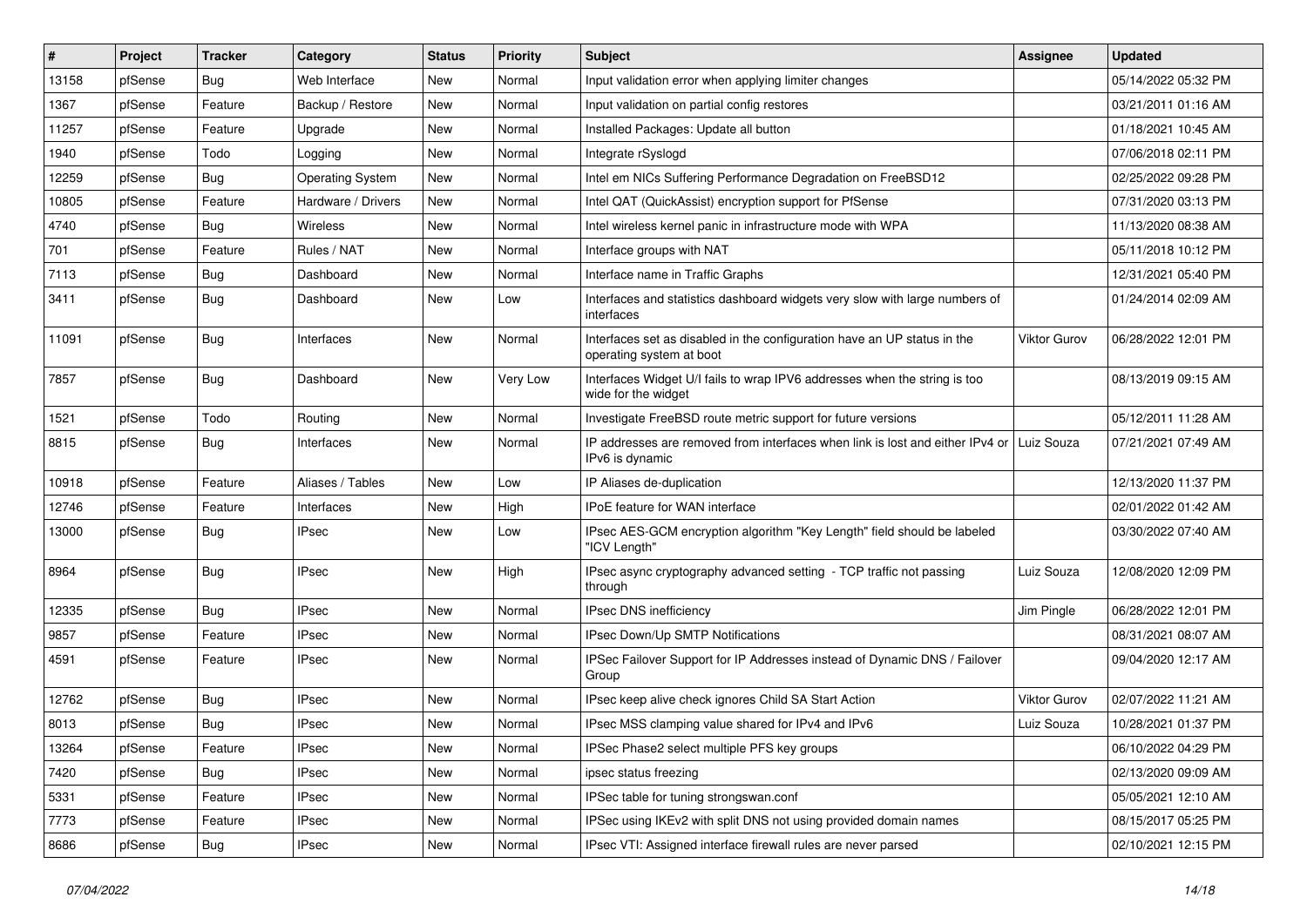| $\#$  | Project | <b>Tracker</b> | Category                                 | <b>Status</b> | <b>Priority</b> | <b>Subject</b>                                                                                                                                                                | Assignee             | <b>Updated</b>      |
|-------|---------|----------------|------------------------------------------|---------------|-----------------|-------------------------------------------------------------------------------------------------------------------------------------------------------------------------------|----------------------|---------------------|
| 6213  | pfSense | Feature        | <b>IPsec</b>                             | New           | Normal          | IPSEC: IPV4/IPV6 dual-interface-stack support for Mobile IKE                                                                                                                  |                      | 04/20/2016 07:48 AM |
| 6289  | pfSense | Bug            | Interfaces                               | <b>New</b>    | Normal          | IPv6 address not given to track6 interfaces on create                                                                                                                         |                      | 12/30/2021 04:17 AM |
| 9650  | pfSense | Bug            | Gateways                                 | New           | Normal          | IPv6 connection drops (ir-)regular on Kabelvodafone (German cable ISP)                                                                                                        |                      | 07/27/2019 07:14 AM |
| 7303  | pfSense | Bug            | IPv6 Router<br>Advertisements<br>(RADVD) | New           | Normal          | ipv6 connectivity lost on pfSense reboot                                                                                                                                      |                      | 08/20/2019 12:23 PM |
| 8599  | pfSense | Feature        | Rules / NAT                              | New           | Very Low        | IPv6 flow labels                                                                                                                                                              |                      | 07/16/2018 07:36 AM |
| 9837  | pfSense | Bug            | Interfaces                               | <b>New</b>    | Very Low        | ipv6 is not completely disabled on the interfaces                                                                                                                             |                      | 10/24/2019 01:16 AM |
| 12421 | pfSense | Bug            | Rules / NAT                              | New           | Normal          | IPV6 limiter bug                                                                                                                                                              |                      | 10/02/2021 08:44 AM |
| 3326  | pfSense | Bug            | <b>PPP</b> Interfaces                    | <b>New</b>    | Normal          | IPv6 only PPPoE connection                                                                                                                                                    |                      | 11/18/2013 09:37 AM |
| 9295  | pfSense | Bug            | PPPoE Server                             | New           | Very High       | IPv6 PD does not work with PPPOE (Server & Client)                                                                                                                            |                      | 05/15/2022 10:53 AM |
| 6541  | pfSense | Bug            | IPv6 Router<br>Advertisements<br>(RADVD) | New           | Normal          | IPv6 RAs always include on-link prefix; clients may not use DHCPv6<br>managed addresses                                                                                       |                      | 08/13/2019 03:23 PM |
| 13248 | pfSense | Regression     | DHCP (IPv6)                              | New           | Normal          | IPv6 Router Advertisements runs when config.xml does not contain an entry<br>for the interface                                                                                |                      | 06/05/2022 07:44 PM |
| 8158  | pfSense | Bug            | Interfaces                               | <b>New</b>    | High            | IPv6 Track Interface issue with more than one WAN-Gateway and a number<br>of internal interfaces at least track interface from one interface does not<br>work on regular base |                      | 12/03/2017 09:00 AM |
| 9136  | pfSense | Bug            | DHCP (IPv6)                              | <b>New</b>    | High            | IPv6 Tracking Interfaces Lose IPv6 Address in Certain Cases                                                                                                                   |                      | 04/21/2022 12:39 PM |
| 7788  | pfSense | Bug            | Dashboard                                | <b>New</b>    | Low             | Irregular updating of widgets like cpu/uptime on system widget.                                                                                                               |                      | 08/21/2019 09:03 AM |
| 7040  | pfSense | Bug            | Interfaces                               | New           | Normal          | Issue when disabling an interface                                                                                                                                             |                      | 12/26/2016 02:56 AM |
| 8401  | pfSense | <b>Bug</b>     | Installer                                | <b>New</b>    | Normal          | Issues related to keys representing alphabetic characters specific to<br>Scandinavian languages and to some other keys.                                                       |                      | 03/30/2018 11:06 AM |
| 10544 | pfSense | Bug            | User Manager /<br>Privileges             | <b>New</b>    | Normal          | It's not possible to add a user to group operator using the gui                                                                                                               |                      | 04/21/2022 12:39 PM |
| 11556 | pfSense | Bug            | Rules / NAT                              | <b>New</b>    | Normal          | Kill all states associated with a NAT address                                                                                                                                 |                      | 03/19/2021 10:29 AM |
| 1667  | pfSense | Bug            | L <sub>2</sub> TP                        | New           | Normal          | L2TP server does not respond properly from a CARP VIP                                                                                                                         |                      | 12/11/2021 07:43 PM |
| 7563  | pfSense | Feature        | L <sub>2</sub> TP                        | <b>New</b>    | Normal          | I2tp Suggestion: consider allowing IP/Subnet for the user.                                                                                                                    |                      | 08/21/2019 10:52 AM |
| 33    | pfSense | Todo           | User Manager /<br>Privileges             | New           | Normal          | L2TP users integration with user manager                                                                                                                                      |                      | 02/06/2016 04:53 AM |
| 11761 | pfSense | Bug            | L <sub>2</sub> TP                        | New           | Normal          | L2TP/IPsec VPN : PPP LCP negotiation occurs before user authentication                                                                                                        |                      | 03/31/2021 04:52 AM |
| 2504  | pfSense | Feature        | <b>LAGG Interfaces</b>                   | New           | Normal          | lagg enhancements                                                                                                                                                             |                      | 01/08/2021 12:17 PM |
| 10271 | pfSense | Bug            | Web Interface                            | New           | Normal          | Large number of VLAN/LANs make "Interfaces" menu hard to access                                                                                                               |                      | 02/20/2020 04:46 AM |
| 10892 | pfSense | <b>Bug</b>     | Rules / NAT                              | New           | Low             | Large number of VLAN/LANs make floating rules are to read                                                                                                                     | <b>Jared Dillard</b> | 02/01/2021 03:29 PM |
| 12726 | pfSense | <b>Bug</b>     | Authentication                           | New           | Normal          | LDAP select container button auto populate                                                                                                                                    |                      | 01/25/2022 01:48 PM |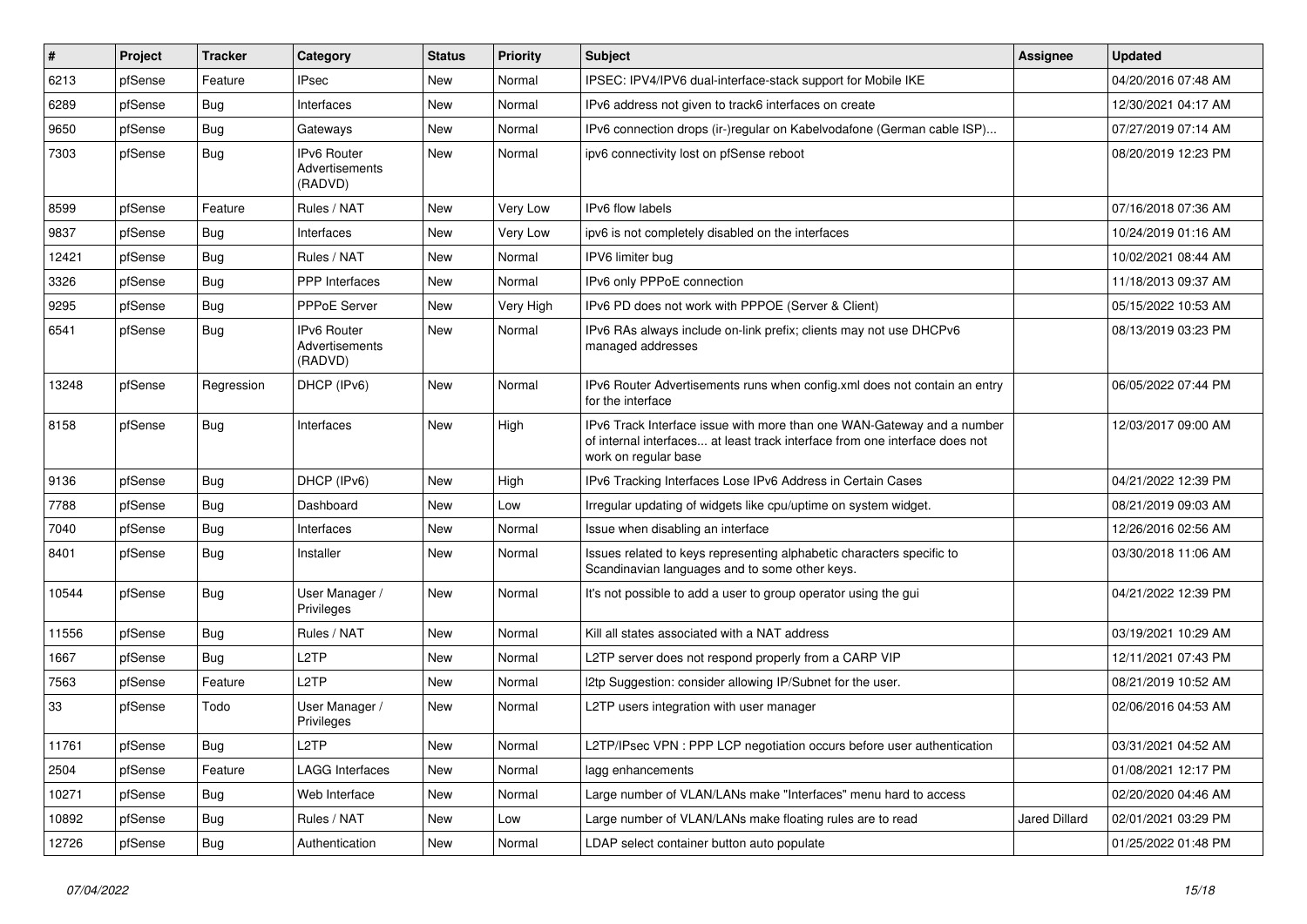| #     | Project | <b>Tracker</b> | Category                                 | <b>Status</b> | <b>Priority</b> | <b>Subject</b>                                                                                                        | <b>Assignee</b>       | <b>Updated</b>      |
|-------|---------|----------------|------------------------------------------|---------------|-----------------|-----------------------------------------------------------------------------------------------------------------------|-----------------------|---------------------|
| 12283 | pfSense | Bug            | Authentication                           | New           | Normal          | LDAP/RADIUS authentication servers configuration does not allow source IP<br>address to be specified                  |                       | 08/20/2021 01:15 AM |
| 8346  | pfSense | Feature        | <b>IPsec</b>                             | New           | Normal          | Let pFSense act as an IPSec XAuth VPN Client                                                                          |                       | 02/23/2018 07:39 AM |
| 8072  | pfSense | Bug            | <b>Traffic Shaper</b><br>(Limiters)      | New           | Normal          | Limiter / Queue mask issues?                                                                                          | Ivor Kreso            | 11/08/2017 07:56 PM |
| 9038  | pfSense | Feature        | Logging                                  | New           | Normal          | Live view of any log file                                                                                             |                       | 08/19/2019 02:55 PM |
| 11412 | pfSense | Bug            | Interfaces                               | New           | Normal          | LLDPD Package Doesn't Work with Switchports                                                                           |                       | 02/12/2021 08:12 PM |
| 6481  | pfSense | <b>Bug</b>     | <b>IPsec</b>                             | New           | Normal          | loading EAP RADIUS method failed                                                                                      |                       | 03/24/2020 04:25 PM |
| 12715 | pfSense | <b>Bug</b>     | Authentication                           | New           | Normal          | Long system startup time when LDAP is configured and unavailable during<br>startup.                                   | Christian<br>McDonald | 01/24/2022 05:50 AM |
| 2965  | pfSense | Feature        | Rules / NAT                              | New           | Normal          | Mac Firewalling                                                                                                       |                       | 04/24/2013 12:02 PM |
| 3288  | pfSense | Feature        | Rules / NAT                              | New           | Normal          | Macros for Interface Networks on Outbound NAT rule Source drop-down                                                   |                       | 08/21/2019 11:02 AM |
| 7799  | pfSense | Feature        | Rules / NAT                              | New           | Normal          | Make an ajax call to toggle logging by clicking on the logging icon next to a<br>rule                                 |                       | 08/13/2019 09:40 AM |
| 9718  | pfSense | Feature        | Diagnostics                              | New           | Low             | Make diag_states_summary table sortable                                                                               |                       | 10/06/2020 09:12 AM |
| 9336  | pfSense | Feature        | Notifications                            | New           | Very Low        | Make Dynamic DNS update notification e-mail optional                                                                  |                       | 02/18/2019 11:49 AM |
| 8262  | pfSense | Feature        | IPv6 Router<br>Advertisements<br>(RADVD) | New           | Normal          | Make each prefix flags configurable separately.                                                                       |                       | 01/16/2018 12:35 PM |
| 4798  | pfSense | Feature        | <b>DNS Resolver</b>                      | New           | Normal          | Make host and domain overrides available to both DNS Resolver and DNS<br>Forwarder                                    |                       | 06/29/2015 02:14 AM |
| 3859  | pfSense | Feature        | Gateway Monitoring                       | New           | Low             | Make it possible to set the source IP address for gateway monitoring                                                  |                       | 11/06/2016 10:12 PM |
| 13003 | pfSense | <b>Bug</b>     | Hardware / Drivers                       | New           | Normal          | Malicious Driver Detection event on ixl driver                                                                        |                       | 06/25/2022 05:00 PM |
| 13076 | pfSense | <b>Bug</b>     | Gateway Monitoring                       | <b>New</b>    | Normal          | Marking a gateway as down does not affect IPsec entries using gateway<br>groups                                       |                       | 06/28/2022 12:01 PM |
| 9464  | pfSense | Feature        | Interfaces                               | New           | Normal          | Marvell 6000 -- netgate hardware (e.g.: XG-7100, XG-3100) internal switch<br>LACP support                             |                       | 04/08/2019 07:58 AM |
| 12938 | pfSense | Bug            | IPv6 Router<br>Advertisements<br>(RADVD) | New           | Normal          | MaxRtrAdvInterval would allow stale DNS servers to be deleted faster                                                  |                       | 03/12/2022 09:37 AM |
| 12095 | pfSense | <b>Bug</b>     | Authentication                           | New           | Normal          | Memory leak in pcscd                                                                                                  |                       | 06/01/2022 01:01 PM |
| 7238  | pfSense | <b>Bug</b>     | Web Interface                            | New           | Normal          | Menu layout broken when using "Hostname in Menu" with long hostnames                                                  |                       | 02/21/2017 07:01 AM |
| 6926  | pfSense | <b>Bug</b>     | UPnP/NAT-PMP                             | New           | Normal          | Miniupnp advertising expired IPv6 address                                                                             |                       | 01/15/2022 08:29 PM |
| 7747  | pfSense | Feature        | Console Menu                             | New           | Normal          | Minor UI Tweak: Make hitting enter on the console (esp via SSH) should not<br>log you out, but simply redraw the menu |                       | 08/01/2017 04:03 PM |
| 8846  | pfSense | <b>Bug</b>     | Gateways                                 | New           | Low             | Misleading gateway error message adding/editing static routes using a<br>disabled interface                           |                       | 08/21/2019 11:29 AM |
| 11731 | pfSense | <b>Bug</b>     | Hardware / Drivers                       | New           | Normal          | Missing support for Realtek USB NICs                                                                                  |                       | 03/30/2021 04:32 AM |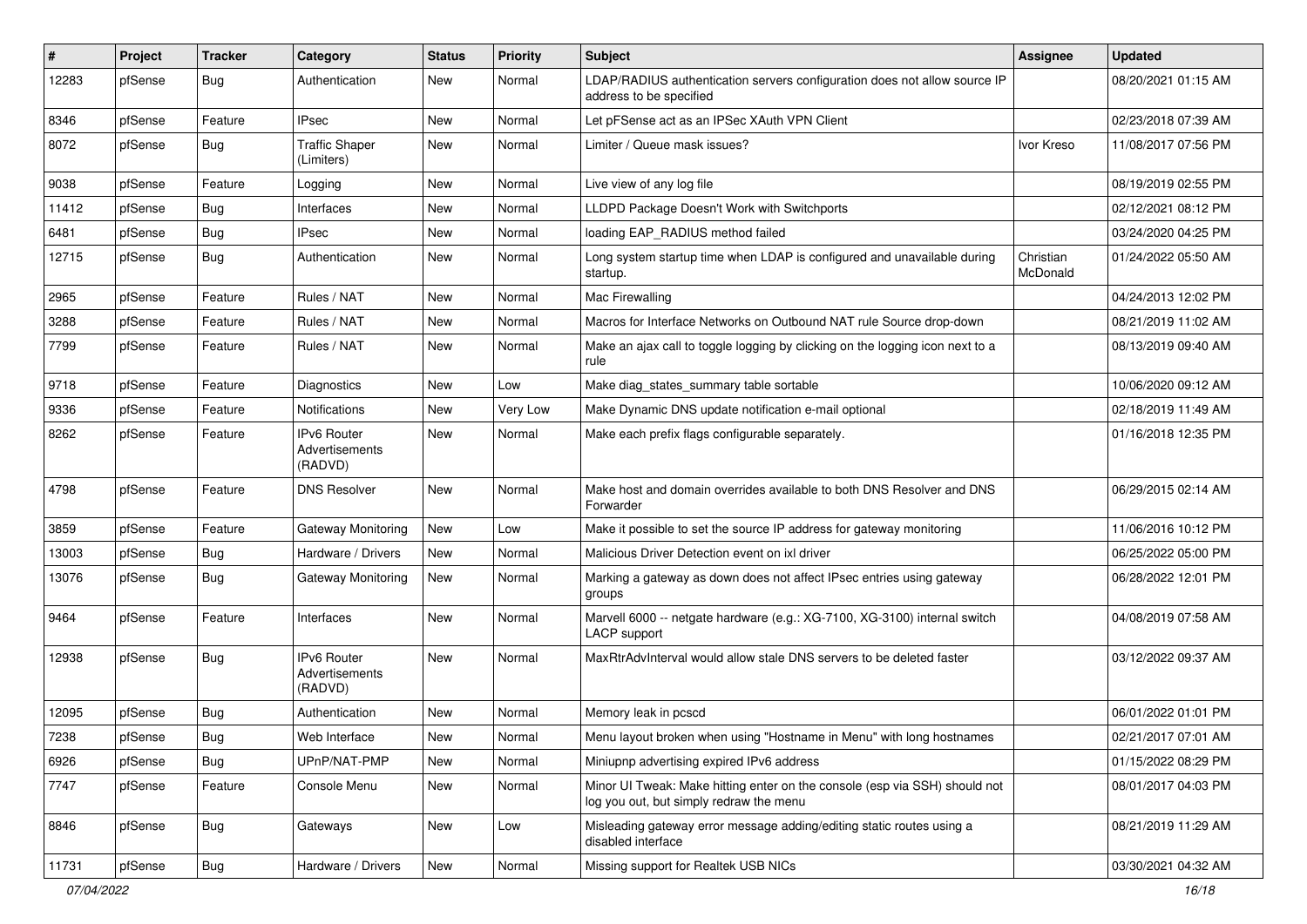| #     | Project | <b>Tracker</b> | Category                     | <b>Status</b> | Priority | <b>Subject</b>                                                                                          | Assignee      | <b>Updated</b>      |
|-------|---------|----------------|------------------------------|---------------|----------|---------------------------------------------------------------------------------------------------------|---------------|---------------------|
| 4688  | pfSense | Feature        | IPsec                        | New           | Normal   | Missing TFC Traffic Flow Confidentiality support                                                        |               | 11/15/2021 12:27 PM |
| 3162  | pfSense | Feature        | <b>PPP</b> Interfaces        | New           | Low      | <b>MLPPP Status of connections</b>                                                                      |               | 08/20/2019 10:20 AM |
| 9698  | pfSense | <b>Bug</b>     | <b>RRD Graphs</b>            | New           | Normal   | Monitoring graphs do not retain state after auto-refresh                                                |               | 08/26/2019 02:09 AM |
| 9621  | pfSense | Feature        | User Manager /<br>Privileges | New           | Normal   | More convenient deletion of single user privileges                                                      |               | 07/09/2019 03:09 AM |
| 12522 | pfSense | Feature        | OpenVPN                      | New           | Very Low | More flexible Client-Specific Override options for controlling options pushed<br>to clients             |               | 04/11/2022 03:11 PM |
| 8113  | pfSense | Bug            | Interfaces                   | New           | Normal   | MTU setting on bridge, openvpn clients ignored                                                          |               | 12/31/2021 05:55 PM |
| 228   | pfSense | Feature        | Multi-WAN                    | New           | Normal   | Multi-WAN support with same gateway on multiple WANs                                                    |               | 04/11/2015 01:10 AM |
| 11954 | pfSense | Feature        | <b>IGMP Proxy</b>            | New           | Normal   | <b>Multicast limits</b>                                                                                 |               | 05/25/2021 12:36 AM |
| 13168 | pfSense | Feature        | Dashboard                    | New           | Low      | Multiple Dashboard views for a single user                                                              |               | 05/16/2022 07:53 AM |
| 12823 | pfSense | Bug            | DHCP (IPv6)                  | New           | Normal   | Multiple DHCP6 WAN connections PPPoE interface 'defached' status                                        |               | 02/18/2022 05:39 AM |
| 9504  | pfSense | <b>Bug</b>     | <b>Dynamic DNS</b>           | New           | Normal   | Multiple Dynamic DNS update notifications for the same interface, not<br>differentiated by the hostname |               | 05/07/2019 07:46 AM |
| 3696  | pfSense | Feature        | Backup / Restore             | New           | Normal   | Multiple items backup/restore                                                                           |               | 06/06/2014 02:33 PM |
| 8233  | pfSense | <b>Bug</b>     | <b>NAT Reflection</b>        | New           | Very Low | NAT reflection back to originating host broken when using FQDN-based IP<br>aliases                      |               | 08/21/2019 10:53 AM |
| 9179  | pfSense | <b>Bug</b>     | <b>NAT Reflection</b>        | New           | Normal   | NAT reflection fix implemented for #8604 is causing WebUI and XMLRPC to<br>fail on slave                |               | 03/27/2020 08:01 PM |
| 7848  | pfSense | Bug            | Diagnostics                  | New           | Low      | NDP Table Sort by Expiration Error                                                                      |               | 08/26/2019 02:56 PM |
| 5510  | pfSense | Feature        | Package System               | New           | Normal   | Need a simple way to enable/disable package-installed services                                          |               | 04/21/2022 12:39 PM |
| 8641  | pfSense | Feature        | Web Interface                | New           | Normal   | Need way to disable HSTS and/or replace webConfigurator certificate from<br>CLI                         |               | 07/16/2018 10:21 AM |
| 10137 | pfSense | Feature        | Package System               | New           | Normal   | net-mgmt/arpwatch: Update to 3.0                                                                        |               | 12/30/2019 05:16 PM |
| 8804  | pfSense | <b>Bug</b>     | <b>PPP</b> Interfaces        | New           | Normal   | Netgate SG-1000 PPPoE Keepalives not prioritized, internet drops                                        |               | 08/20/2019 10:06 AM |
| 11657 | pfSense | <b>Bug</b>     | Interfaces                   | New           | Normal   | netmap_ring_reinit error                                                                                |               | 03/18/2021 10:32 PM |
| 3697  | pfSense | Feature        | Backup / Restore             | New           | Normal   | New backup/restore area: Certificates                                                                   |               | 03/11/2017 11:30 AM |
| 6615  | pfSense | Feature        | DHCP (IPv4)                  | New           | Normal   | new DHCP server option                                                                                  |               | 08/13/2019 01:39 PM |
| 7030  | pfSense | Feature        | Multi-WAN                    | New           | Very Low | New Feature Load Balance Per Amount Of GB                                                               |               | 08/13/2019 02:56 PM |
| 7387  | pfSense | Bug            | Dashboard                    | New           | Low      | New Traffic Graph in dashboard resets inverted view to normal view                                      | Jared Dillard | 12/11/2021 08:14 PM |
| 3358  | pfSense | Bug            | Package System               | New           | Normal   | new version of <include_file> is not required during reinstall_all</include_file>                       |               | 12/26/2014 12:13 PM |
| 84    | pfSense | Feature        | Web Interface                | New           | Low      | Nightly Filter Summary E-Mail                                                                           | Jim Pingle    | 04/03/2010 06:22 PM |
| 6823  | pfSense | <b>Bug</b>     | Interfaces                   | New           | Normal   | No connectivity after changing link state to UP                                                         |               | 04/21/2022 12:39 PM |
| 5556  | pfSense | Feature        | Diagnostics                  | New           | Normal   | No error when downloading non-existing file on Diagnostics/Execute                                      |               | 08/20/2019 03:43 PM |
| 1890  | pfSense | Bug            | Translations                 | New           | Normal   | No gettext support in console scripts                                                                   |               | 08/13/2019 12:24 PM |